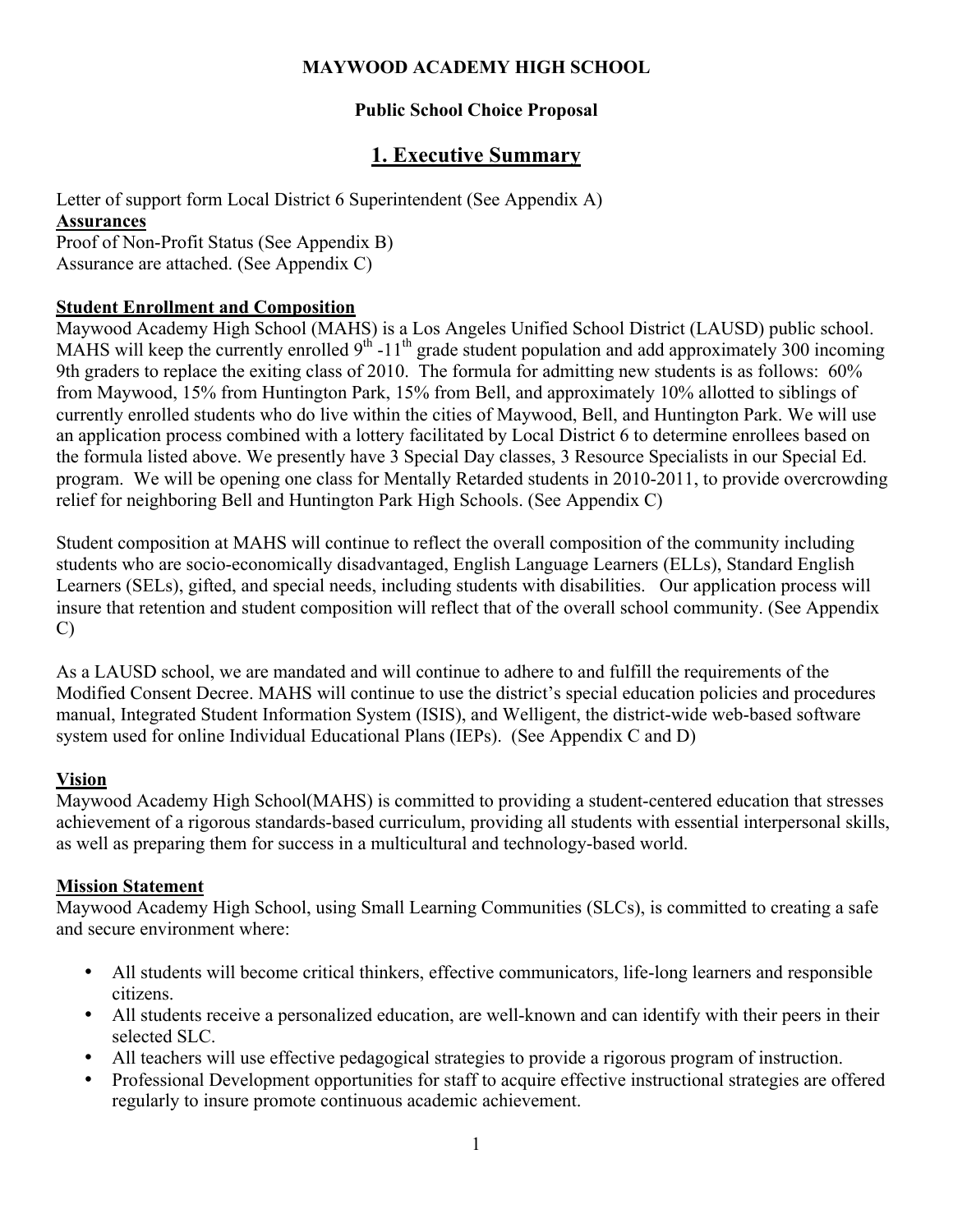- All parents are encouraged to actively participate in the school culture activities and in their child's education.
- Community partnerships will provide a bridge between the students' education and real world application.

# **Philosophy**

Maywood Academy High School believes in providing a quality education for all students. We believe that all students want to learn and can learn. A personalized, humanistic program of instruction, based on Maslow's Hierarchy of Human Needs, will transform our school. (Maslow Appendix E) We believe that a studentcentered, quality program of academic instruction, providing a safe and comfortable school environment where students feel respected and cared for by the faculty and staff, will prepare graduating students to be successful in college, work and life in the 21st century.

# **A Day in the Life of a Maywood Nighthawk**

A day at Maywood Academy begins, for some students, with a nutritious breakfast served at 7:00 a.m. in the student cafeteria. Breakfast consists of warm food and a carton of milk to take to class, to help keep us alert and awake during class.

The bell for first period rings at 7:24 a.m., signaling the beginning of another day of learning at Maywood Academy. As we students make our way to class we are greeted, by name, by all the teachers standing at their classroom doors. The teachers at Maywood Academy are always eager to start another day of instruction. My "major" at Maywood is in Social Sciences within the School of Liberal Arts (Small Learning Community). I'm emphasizing my studies within the Psychology pathway.

My first period is AP (Advanced Placement) English. In that class there is never even a minute to relax. As a special education student I feel very fortunate to be able to be in an AP class. I am only able to be there because our special education department believes in me and because my AP English teacher utilizes all the accommodations outlined in my IEP (Individualized Education Plan).

My second period is Geometry. It is a little more relaxed only because most of the students are younger than me (10<sup>th</sup> graders, ugh!) and they tend to be easily distracted. According to my IEP, I took Algebra 2 as a 10<sup>th</sup> grader, and as an 11<sup>th</sup> grader, I am now in Geometry. This kept my algebra classes together and really helped my learning process. Since Maywood changed the math sequence, everyone takes Algebra 2 right after Algebra 1. Special Education Teaching Assistants are available to assist me in all of my math classes as well. An interesting factoid: my Geometry teacher's birthday is on Pi Day. Rumor has it that he brings pie for all of his students on his birthday. This is just another example of the personal relationships teachers at Maywood Academy build with their students.

Third period is my US History course. One of the defining things that makes *my* teacher awesome is her assignment of student portfolios and interactive notebooks. We actually *glue* information and other sorts of notes into our notebooks – it feels a lot like scrapbooking! One other project named in our syllabus, and that I am very excited about, is our creation of a magazine based on a specific time period in American history. This class is definitely not a run-of-the-mill history course!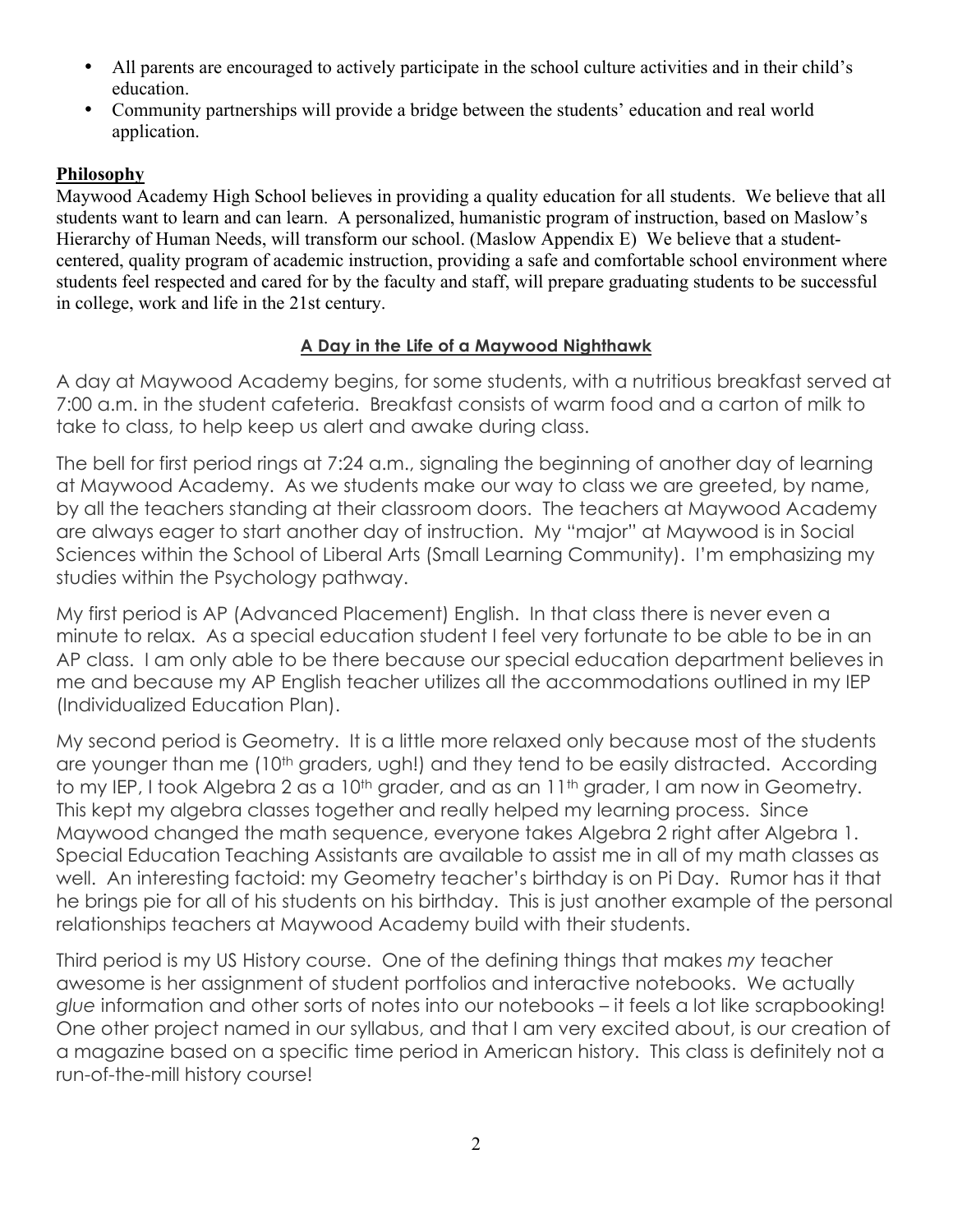Lunch at Maywood is at 10:35 a.m. I know - it's crazy! They should call it brunch. Lunch is 36 minutes, which is barely enough time to stand in line, get our food, eat, and talk with your friends, but I enjoy it. Safety is a number one priority at Maywood Academy, so our administrators always ensure that our lunch line is straight and no one is allowed to 'take cuts' in the line. They even painted lines on the ground to help us keep our lines straight.

Unlike other schools, Maywood is a small enough school that cliques do not exist at our school. There are no jocks, nerds, or anything else. Everyone knows everyone and we are all friends on Facebook and Myspace. We may not all be best friends at school, but we tolerate each other. Another great option for students is the access we have to our school library. It is almost always open during lunch and so many students go there to check out one of the more than 18,000 books available! Our librarian listens to students and teachers and brings books into the library that we actually *want* to read! How many school libraries can brag about their extensive collection of Manga (Japanese graphic novels)?

Period 4 is my Chemistry class – thank heavens I already had Algebra 2!! This is a tough but exciting class. My teacher has one of the most interesting senses of humor I have ever known, but he really knows his stuff! Even though lunch is settling in and I'm starting to feel sleepy, it's almost impossible to lose focus with such an enthusiastic and vocal teacher! My favorite part is all the lab experiments we do – I'm a kinesthetic learner – I learn best when I actually *do*, instead of just listening and writing.

Periods 5 and 6 are my electives. Elective classes are fun. I get to focus on things I enjoy, like playing the piano (in 5th period) and turning my Psychology teacher into a "lab rat" for social experiments (6<sup>th</sup> period). She says this is our chance to "Train the Trainer." My elective classes are taught by real professionals. My keyboarding teacher is an instrumental performer - he even played in the Ohio State University marching band! My Psychology teacher loves to study and discuss how society affects a person, but also how people have an effect on society as well. Talk about being taught by the best!

One of the most interesting things about Maywood Academy is that it is a nationally recognized Green School. Though the school is not painted green we are environmentally friendly. Our lights have special sensors that turn off when everyone leaves the room. We also have special skylights which draw natural light in from above; and treated concrete floors that are made from recyclable construction materials. Our windows are especially unique – they are double-paned to reduce outside sounds, and they have special sensors so that, when they are open, the HVAC systems turn off to save energy. As an aside: two weeks ago, we had a dance and during the dance, we heard gunshots outside the building. However, the bullets never made it inside because of our incredibly thick walls.

However, the walls aren't the only things that make our school safe. We have a police officer on campus during school hours and even he stays around for our activities after school, too. My first year here, he often brought his drug-sniffing dog with him to school because he was a K-9 Unit trainer. Also, one of our assistant principals is very serious about safety - I serve on the Safety Committee with him and he works very hard to keep our campus a safe and beautiful place we can be proud of. At least once a month, we have an earthquake or fire drill – you would be hard-pressed to find a better prepared group of kids in case "The Big One" comes along!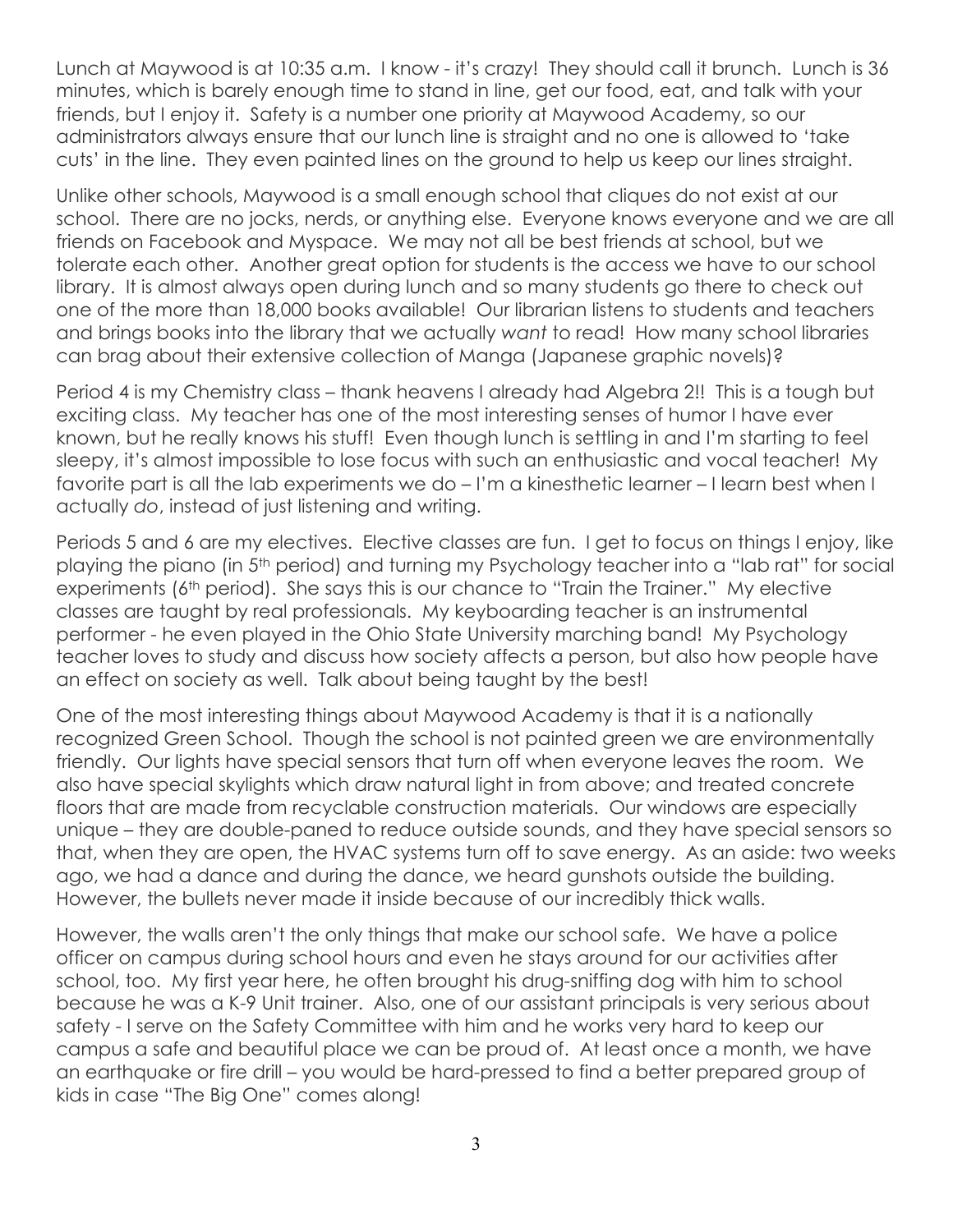Our college counselor is the Voice of Maywood. He has created a college bound atmosphere at Maywood. Sometimes we even get to discard our uniform for a day and wear college t-shirts. He makes announcements everyday during lunch promoting scholarships and college field trips. Because of his work with peer college counselors and with our students, more and more Maywood kids attend colleges and 4-year universities every year. A lot of them find some really incredible scholarships to help them, too!

Our teachers really care about us and education. They wear red every Tuesday to support us and teacher issues. They even gave up an hour of pay two years ago to help ensure that our classes did not become overly crowded. In the end, because of the unity of our teachers, the budget cuts did not affect our class sizes. Maywood teachers are powerful and they can make a difference.

The day at Maywood ends with the final bell at 2:16, but that is only the beginning of the afterschool activities. We have lots of after school activities for students to enjoy, such as tutoring, sports, clubs, and CHAMPIONS. CHAMPIONS is a program we have at our school that provides many options for clubs and activities. They even go camping and do other outdoor adventures on weekends! Our sports teams are some of the best in the league – in 2008, our Varsity Baseball Team won the league championships, after only 2 years in existence! Even though Maywood is a young school, it is a great place to be. From academics to athletics, we are proud to be Nighthawks!!

#### **Student Population**

MAHS, a comprehensive open-enrollment four-year high school in Local District 6 of the Los Angeles Unified School District, MAHS serves the southeast area communities of Maywood, Bell, Huntington Park, and Cudahy.

MAHS currently serves a student population made up of 99.3% Hispanic/Latino & 0.7% Other (Filipino, Alaskan, Caucasian, Pacific-Islander & African American) which is reflective of our local community. Additionally, our school serves English Language Learners who make up 22.07% (298) of our present population whose native language is primarily Spanish, 8% of the student body are students with Special Needs, and 12% are identified as GATE students. The make-up of the community consists primarily of Latino immigrants and Latinos of second and third generation US Citizens.

MAHS has been serving students with similar demographics since its inception in 2005. The student attendance rate in year 2008-2009 was 94.3% which is one of the highest rates in LAUSD. Our most recent graduating class (2009) had an 88% graduation rate. The graduation rate for our 2 neighboring high schools is as follows: Bell 69.4%, and Huntington Park 66%.

#### **Education Plan**

MAHS will prepare its students to demonstrate mastery of the Standards on the California Standards Test, and be prepared for post-secondary education. MAHS's curriculum will be based on the California State Standards. All students will receive rigorous, standards-based instruction based on the California State Standards. The California Standards for the Teaching Profession will be the faculty's guide for systemic instructional practices in every classroom. (See Appendix G)The Standards for the Teachings Profession are organized around six interrelated categories of teaching practice:

- 1. Engaging and Supporting All Students in Learning
- 2. Creating and Maintaining Effective Environment for Student Learning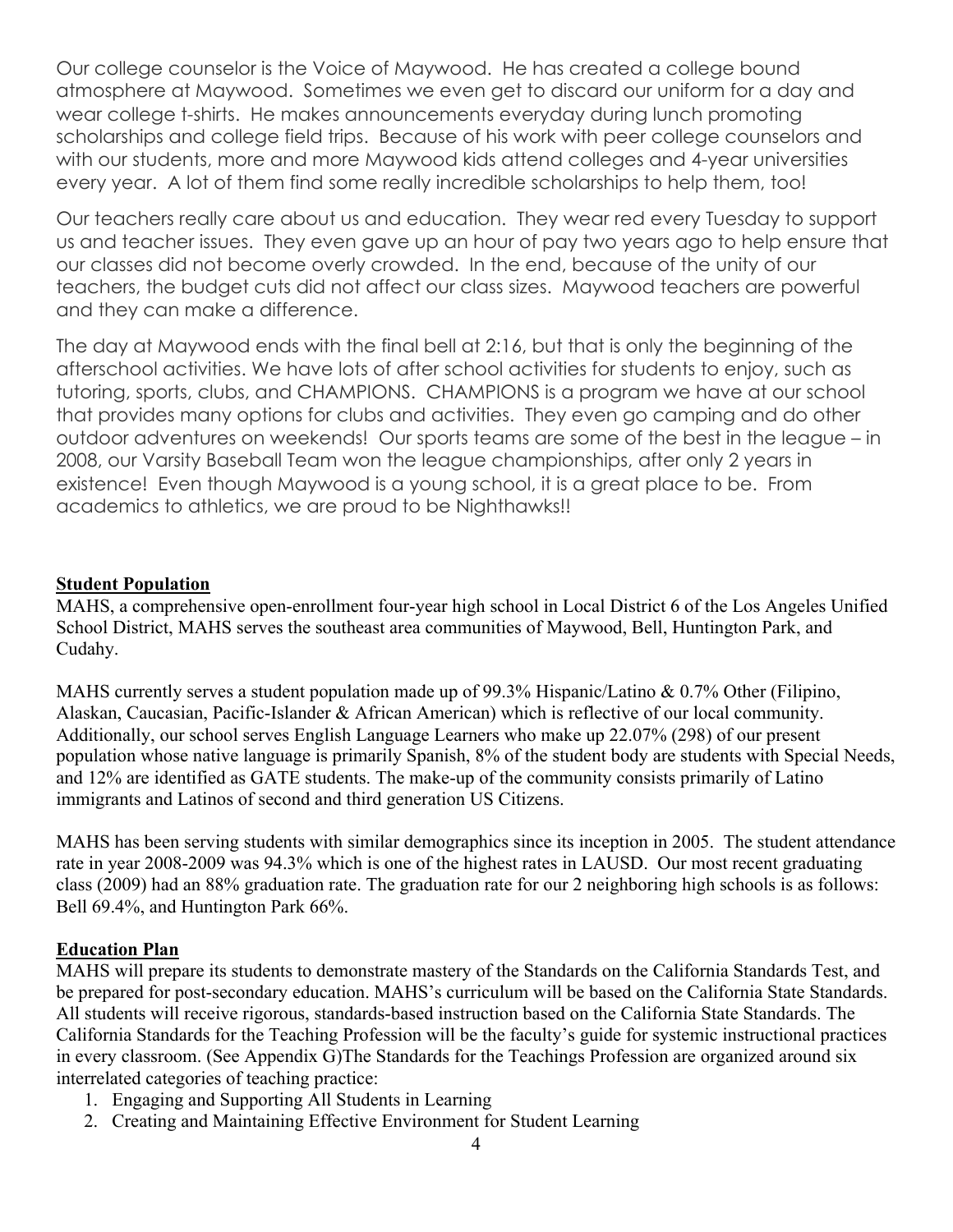- 3. Understanding and organizing Subject Matter for Student Learning
- 4. Planning Instruction and designing Learning experiences for All Students
- 5. Assessing Student Learning
- 6. Developing as a Professional Educator

While we will work to actively engage students in their learning, we also want and expect all teachers to be actively involved in their own professional growth. While the California Standards for the Teaching Profession will be the primary guide to improve the instructional program, teachers need training to fully implement the practices. The following staff development topics have been selected by the faculty to provide the necessary training to begin the systemic instructional transformation to meet the needs of our students: SDAIE, Cooperative Learning, Thinking Maps, Interactive Direct Instruction, and Writing Meaningful Daily Instructional Objectives, and Classroom Management. These effective researched-based strategies are well suited to address the needs of our population of gifted, ELL's, SEL's and special education students that need differentiated instruction. Since the majority of our student population (99.3%) is of Latino descent, teachers will incorporate culturally relevant experiences and/or examples common to our Latino student population in the lessons in order to increase student engagement.

Teachers will collaborate to assist special education students with meeting the grade-level, standards-based curriculum Three Special Education programs will be offered: the Resource program(3 teachers), which assists special education students in meeting the grade-level curriculum within the general education program, a special day program(3 teachers who offer instruction in all of the core content areas) for students with specific learning disabilities (i.e. auditory, visual, behavior, etc.) and those that require a more restrictive learning environment, and the third program will be a program for students identified with mental retardation. The special day program and the program for students with mental retardation will allow these students access to the general education curriculum. Maywood Academy High School will explore the implementation of a Practical Assessment Exploration System (PAES) Lab. This lab will provide occupational skill training for students training for students age 18-22 who have moderate to severe disabilities.

In adhering to our School Philosophy, the school will be restructured into 3 personalized Small Learning Communities (SLC'S): Technology and Business, Liberal Arts, and Sciences. The teachers in each SLC will work collaboratively to integrate thematic instruction and individual growth in order to provide students with a more personalize educational experience. The SLC teachers will collaborate to address the following: establishing goals and outcomes for each SLC based on assessment data, lesson and assessment planning, building a sense of collaboration and community for students, families, and faculty-staff, devising an systems of communications within and outside of the SLCs, finding community and/or themed partnerships or mentorships, and implementing the proposals for the new SLCs.

All faculty members will also meet by departments to address the needs of the student body in relation to our vision, mission and achievement goals. The core-content department members (English, Math, Social Studies and Sciences) will be further grouped by subject-area. These subgroups are referred to as Professional Learning Circles (PLCs). PLCs will review and analyze student assessment data to revise Curriculum Maps and guide instruction to improve student achievement. Departments and PLCs findings and recommendations will be shared with the School Leadership Council which will make strategic instructional decisions as needed, based on the evidence provided.

Student academic achievement accountability will be addressed in the form of formative and summative assessments aligned with the California State Standards. Teachers will use formative assessments to check for achievement of the objectives of the day's lesson on a daily basis. Summative assessments will be used on an on-going basis throughout the year to evaluate student competency of the California State Standards. The data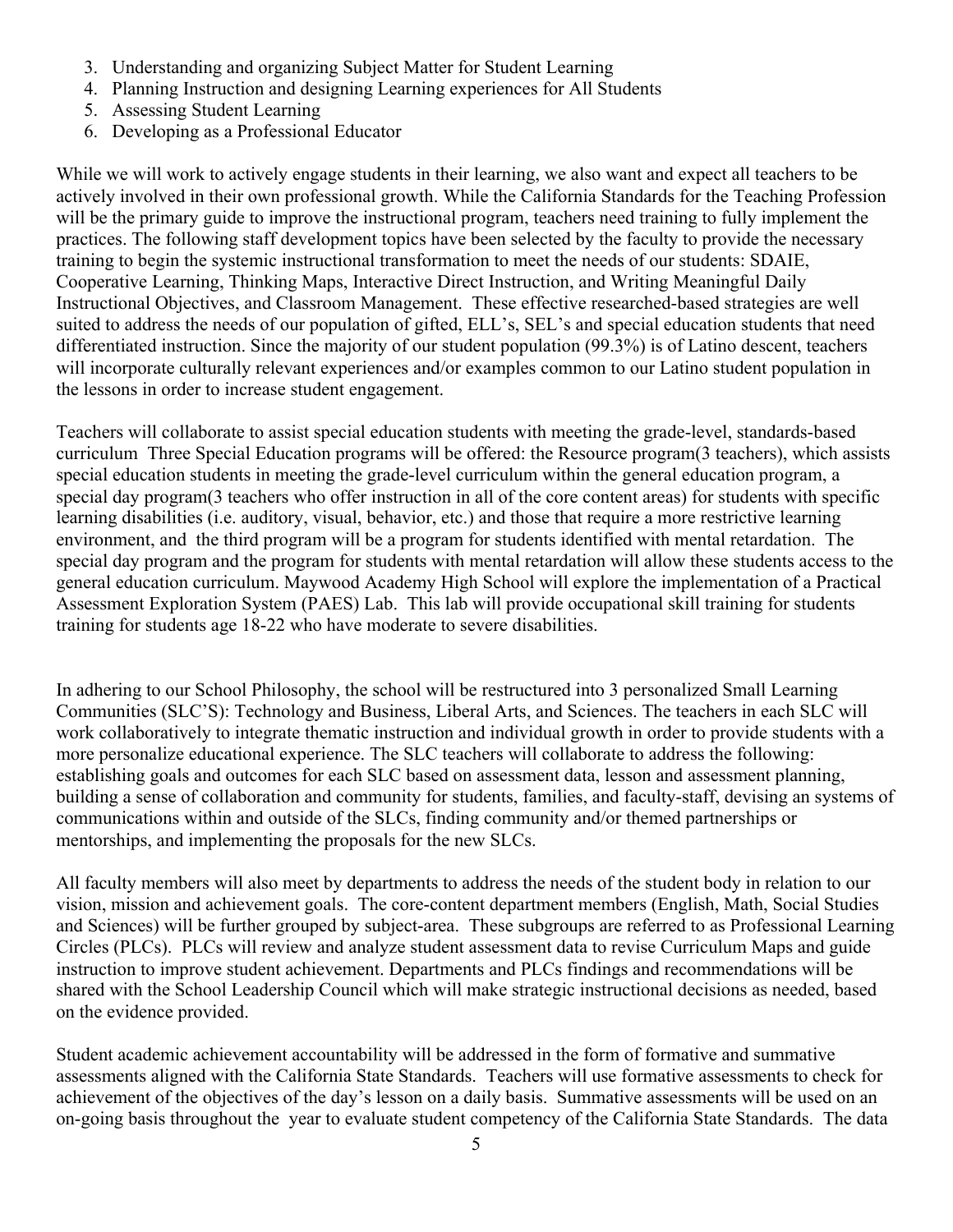derived from these assessments will highlight the students' strengths and weaknesses and drive the instructional program and professional development training. Teachers will identify and implement intervention strategies in the classroom to meet the student's academic needs in order to improve student academic achievement and enable students to score at the proficient level or above on the California State Standards Test (CSTs).

MAHS has a network of effective academic support programs to ensure that all student needs are met. The proposed curriculum will meet most of our students' academic needs. The remaining portion of our student body population will need additional services. The gifted students will be placed in honors and Advanced Placement classes. Students with disabilities and those who are English Language Learners, will have the opportunity to receive daily after-school tutoring services including Saturdays in the four core subjects. Additionally, individual teachers offer their own tutoring programs. These intervention classes are designed to assist students who are not performing at grade level in the content areas. We will be collaborating with neighboring institutions of higher learning in order to provide students with multiple avenues toward meeting their A-G high school graduation requirements, passing the California High School Exit Exam, enrichment classes, and exposing them to higher level education.

Pursuant to Title I requirements, the Single Plan For Student Achievement (SPCA) as informed by the results of assessment data, will guide educational decisions about programs and activities. (See Appendix F)

### **Community Impact and Involvement**

MAHS serves the southeast area communities of Maywood, Bell, Huntington Park, and Cudahy. The opening of MAHS alleviated the need for Maywood students to attend the overcrowded Bell and Huntington Park High Schools. Now high school students who reside in the city of Maywood are able to attend their neighborhood school. The school was not assigned geographic boundaries because the site does not contain football, track and field, or tennis facilities. It has an "enrollment by application" policy. Any student living within a one mile radius of the campus was and will continue to be eligible to apply to attend MAHS. We accept approximately 300 ninth grade students annually.

Students' income backgrounds range from low to medium-low income. MAHS receives Title I funds due to the school having 93% of the students participating in the federal school meal program. MAHS will continue to serve a student population made up of 99.3% Hispanic/Latino & 0.7% Other (Filipino, Alaskan, Caucasian, Pacific Islander, and African American) which is reflective of our local community.

In adhering to our school mission, MAHS recognizes the importance of parental participation and involvement in their children's education and local school. Many of our students' parents are non-English speaking which makes communication difficult. In order to expand our outreach efforts to inform parents and encourage increased participation, MAHS will continue to use the traditional methods of bilingual schoolhome/community communication.

A strategic plan involving the Parent Center and Parent Compacts to increase parental involvement and volunteerism will be set in place. The use of bilingual interpreters/translators will be an integral part of this plan. Parent Compacts will be used to inform parents of their role in the education of their children. We will utilize the existing Parent Center and the community representative to expand our outreach efforts to inform parents and encourage increased participation: partnering with local churches, city parks and recreation, and City Hall to publicize school activities and the need for active parent participation, offering a parenting program offered by the Parent Institute for Quality Education (PIQE), form a Compadres/Comadres de MAHS neighborhood program similar to the Neighborhood Watch Program. We will train Compadre/Comadres parent leaders who will be the school community liaisons in their neighborhood to promote increased parent involvement and volunteerism at the school.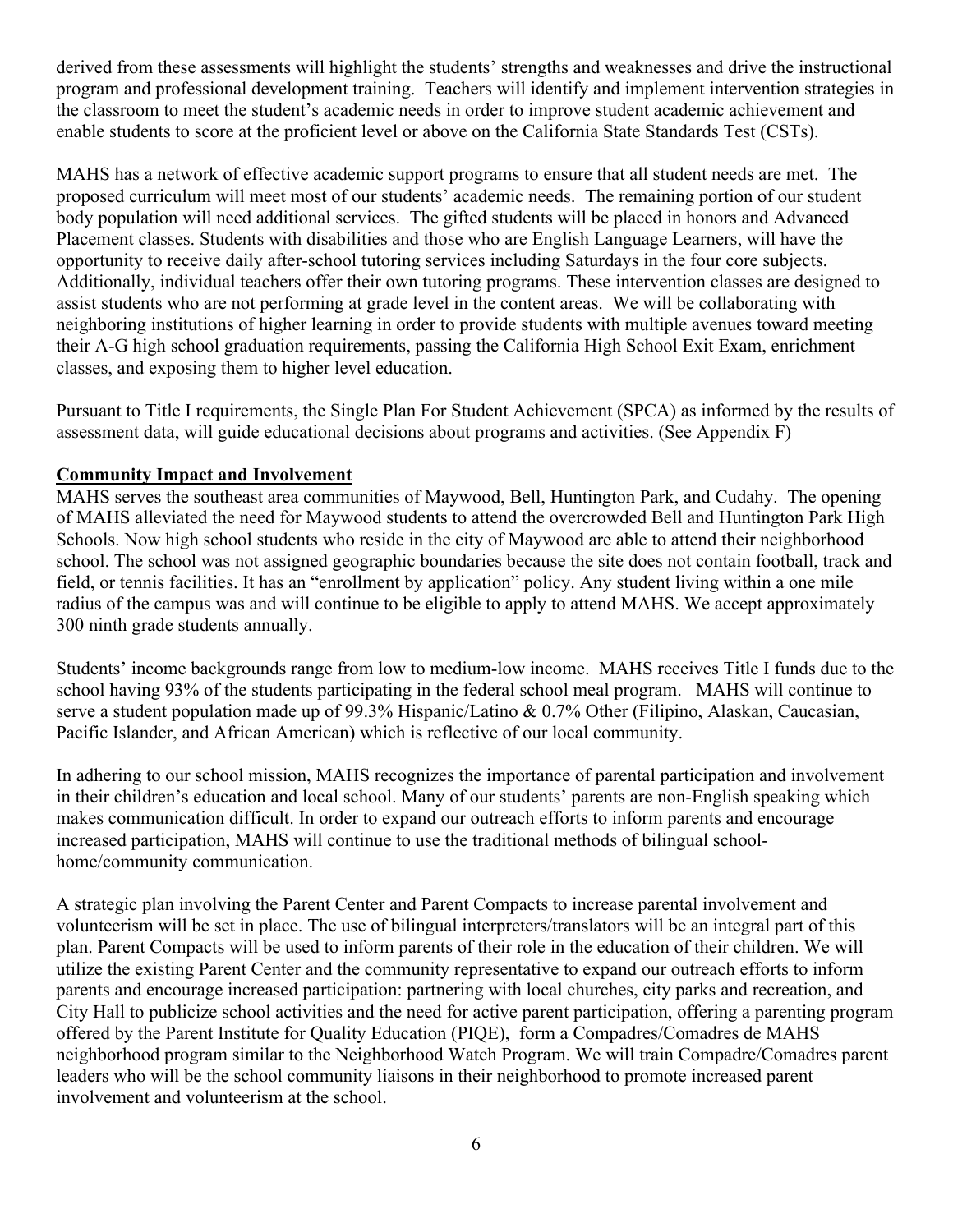MAHS has been very active in seeking out community partnership to provide services for students and their families and will continue to do so. Among those existing are the following: Southeast Cities Schools Coalition (SCSC) which will provide financial and community support to provide services and programs to parents and students, East Los Angeles Community (ELAC) and Trade Tech Community Colleges which provides academic support in terms of course offerings for students, Huntington Park-Bell Community Adult School which provides academic support and elective courses based on student need and interest as well as programs for parents and community members for GED, Citizenship, English Language, etc., Maywood Cesar Chavez Public Library, which offers supplemental academic support when school is not in session. Community service opportunities for students: the student-to-student tutoring program at Nueva Vista Magnet Elementary School, and the American Red Cross with our semi-annual blood drives to encourage civic responsibility. Business partnerships with Boulevard Burgers, a local business, which provides coupons and certificates as incentives to promote school attendance, and the Maywood-Bell Safety Collaborative (school officials, local law enforcement, school police, local government officials and concerned community members) which continually updates school officials on safety concerns in the community to promote a safe community and a successful learning environment. In our efforts to encourage greater community engagement, for the purpose of promoting academic achievement, we will explore the following future partnerships: the Los Angeles Unified Occupational Center, Los Angeles County Hospital, the Aquarium of the Pacific, the Maywood Convalescent Home, and the Getty Center.

Recognizing the needs of our at-risk students whose education is negatively impacted by factors out of our control we will provide an array of direct and indirect mental health, health, and social services through District and outside partner providers. School Counselors, a School Psychologist, a Psychiatric Social Worker, and a Pupil Services and Attendance Counselor will provide supports for at-risk students by offering individual and group counseling. Coordination of Services Team (COST) will be utilized to identify at-risk students and provide necessary interventions in order to increase student achievement. School Based Health and Human Services Professionals will be able to provide referrals to outside agencies in collaboration with Local District 6 Healthy Start Case Managers.

For students with behavior issues, MAHS will continue to utilize our Behavior Intervention Case Managers and Pro-ACT trained individuals as well as District Support Unit Behavior Specialists

MAHS will utilize Local District Crisis Intervention and Threat Assessment Team services to support and supplement school base crisis intervention teams. In addition MAHS will have access to District Nursing Services, Pupil Services and Attendance, and Bell-Cudahy Mental Health Clinic within the surrounding Local District 6 communities. Four School-Based Health Clinics will be available to serve students with exceptional health related issues.

#### **Leadership/Governance**

The proposed governing structure will be Expanded School Based Management Model (ESBMM), which will include parents, staff, teachers, students, community members, and administrators in the operations of the school. Central to the ESBMM structure are the following: control over its financial resources, hiring staff, supplemental and enrichment curriculum, professional development, and bell schedule/school calendar.

The School Leadership Council will be the decision making body. It will be comprised of representatives from the school and the community: the principal, four teachers, two classified employees, 3 parents, 3 students, and one community organization (Southeast Cities Schools Coalition). All members of the School Leadership Council will be elected by their respective group. Our governance plan will include the federally mandated School Site Council, the decision making body for use of categorical funds, and the Title I/Bilingual Advisory Committees with the objective of increasing student achievement and supporting the mission and vision of the school. The Chairpersons or a designee of the two decision-making councils will be required to attend the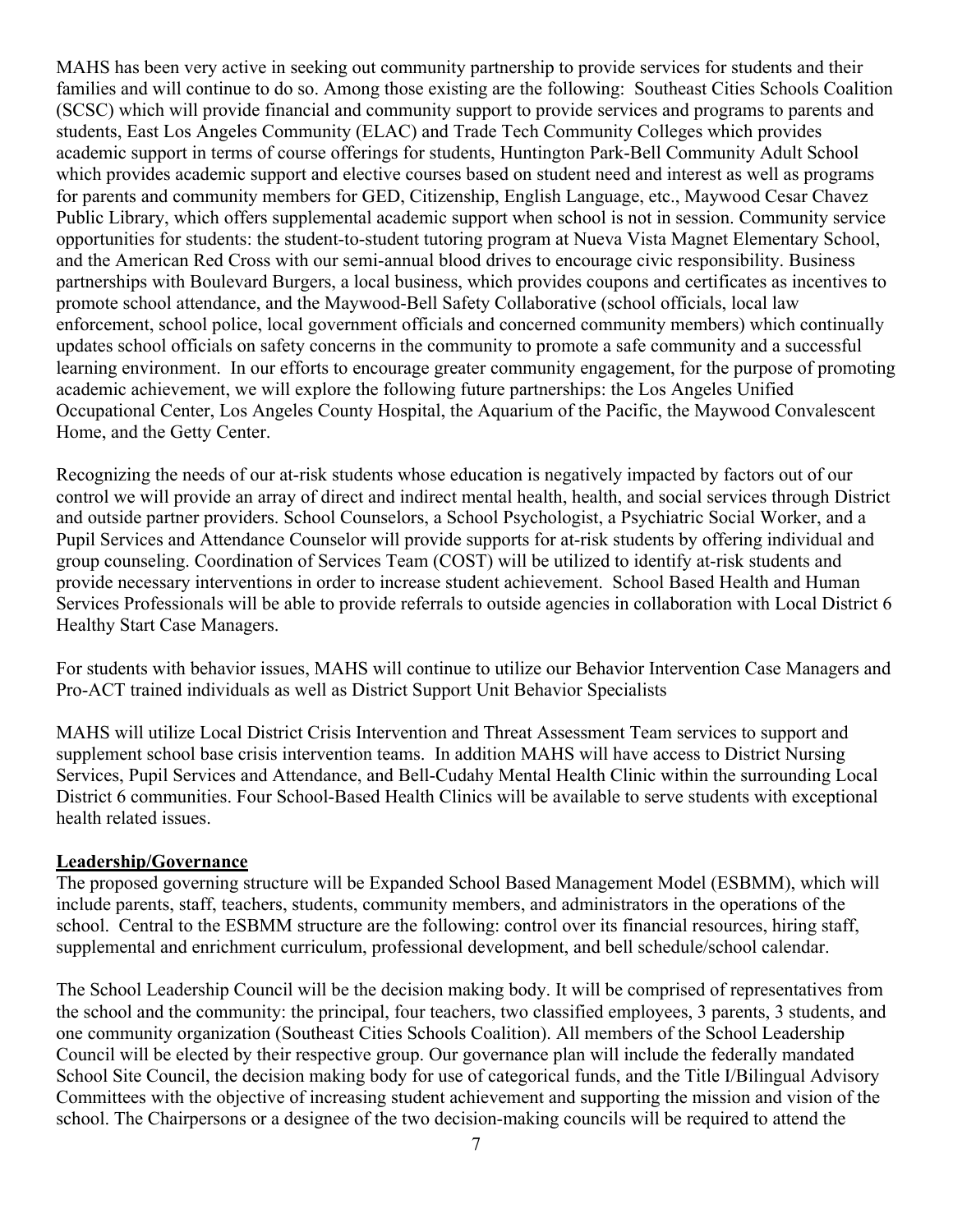meetings for both councils to provide input on categorical funds and to coordinate the most efficient use of school funds to support the school's Vision and Mission.

# **Fiscal Plan**

MAHS will receive non-site controlled funding via LAUSD budget process. We will continue to utilize LAUSD non-site controlled funding allocation. Our instructional plan for improving student achievement will be the primary focus for the budget deliberations for which the school has responsibility for determining, i.e. budget for categorical funds. The plan proposes that the administrative team devote more time to instructional leadership activities. We propose creating a classified position to assume some of the operational functions presently performed by the administrative team in order to allow them to be more actively involved in instructional leadership activities.

Fundraising will be a primary effort at the school site to supplement the District budget we receive. Faculty and staff will commit to seeking out federal, state and philanthropic grants as well as business and community partnerships that will allow for the realization of the Vision and Mission.

Financial controls will include oversight by the Local District and the School Leadership Council. By reviewing MAHS's monthly financial reports provided by the District, the School Leadership Council will provide information and updates to all stakeholders on budgetary issues. The following will determine the use of financial resources: personalization of education, on-going professional development, meaningful parent outreach, establishment of career/community based partnerships, increase and improve communication between school and community to improve student academic achievement.

# **2. Curriculum and Instruction**

# **Curriculum Map and Summary**

MAHS's curriculum is based on the California State Standards. (See Appendices H, I, and J) for curriculum map and instructional materials). All students at MAHS will receive a rigorous, standards-based curriculum which will lead to a High School Diploma (See Appendix- K.) .We will actively encourage students to enroll in courses that meet the A-G requirements for eligibility for admission to a four-year institution of higher education. All students will also select an elective course each year in fine arts, foreign language, technology, Speech, Journalism, Student Leadership, etc. Intervention classes will be mandated for students not performing at grade level in math and English in lieu of an elective. These intervention classes will ensure that all students will perform at grade level in all core content classes.

To increase academic achievement, the education plan for math will require that incoming  $9<sup>th</sup>$  graders and students who enroll throughout the year take a Math Placement Exam (provided by UC/CSU) together with previous math teacher's recommendations to determine the most appropriate math placement in order to meet their math needs. The sequence of math classes will be changed as well: General Math - Algebra I – Algebra II – Geometry. A passing grade of C or better in Algebra II will be required for students to enroll in Physics.

In accordance with our school philosophy of personalized education, the school will be restructured into three Small Learning Communities (SLC's) proposed by the students, parents and faculty: Technology and Business, Liberal Arts, and Sciences. Students will select the SLC that most interests them which will provide for a more personalized educational experience than the traditional school process of random scheduling of classes for most students. The SLCs will explore career opportunities that are aligned with the SLC theme. Educational research studies on turnaround strategies for low performing schools indicate that the concept of Small Learning Communities fosters a sense of belonging and has had positive effects in increasing students' active participation in their education and their academic achievement.(Dana, Duke, Tucker, Belcher, Crews, Harrison-Coleman,& Higgins). (See Appendix L, M, and N).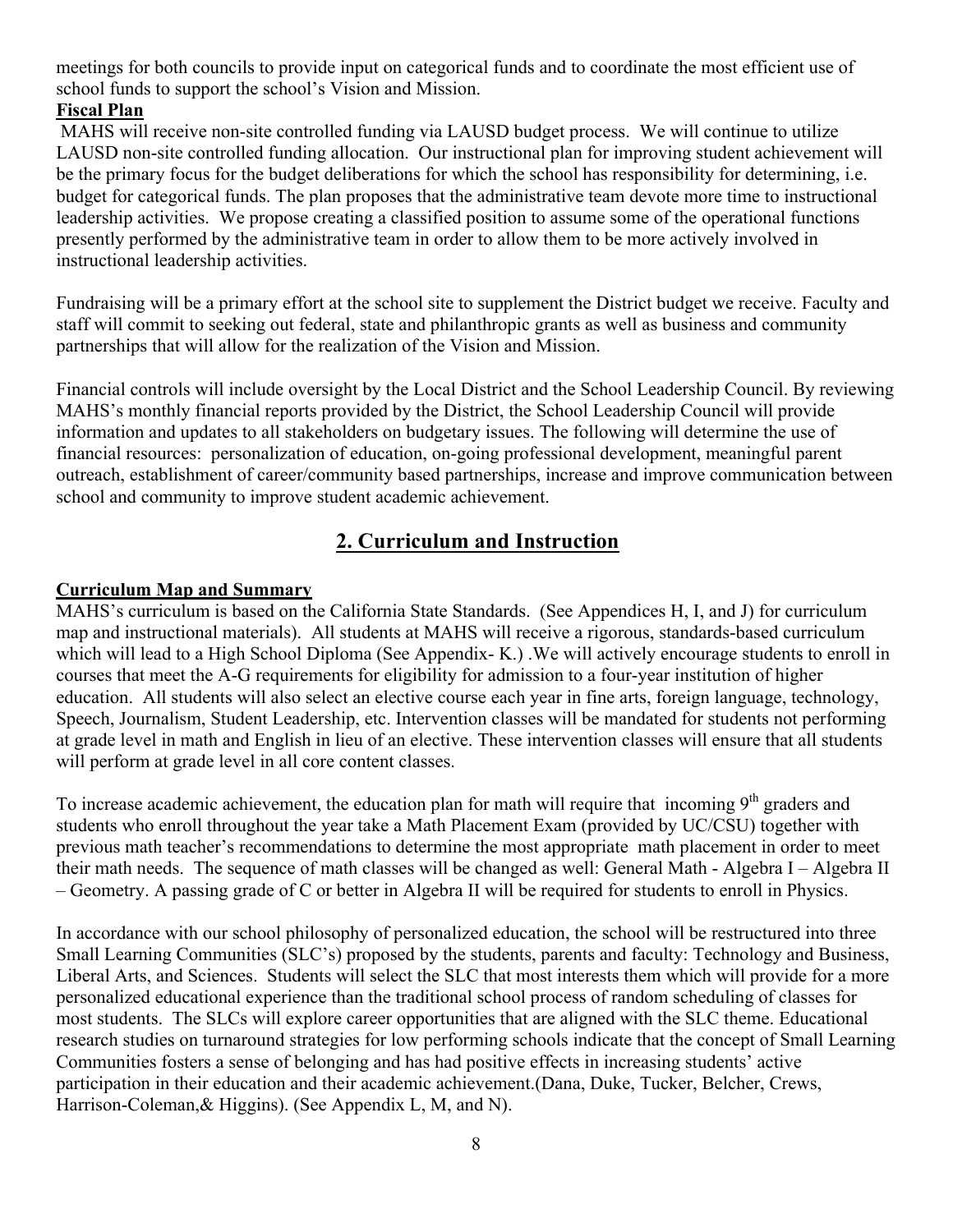The Library Media Center will continue to be an integral component in the success of students at MAHS. Students will have access to the library before, during and after school hours. The purpose of the Library Media Center and its program is to promote academic excellence by teaching students to locate, access, evaluate, and use information effectively from a variety of resources, by working collaboratively with teachers in providing rigorous academic experiences while utilizing technology, and by encouraging reading literacy and enjoyment to promote life-long learning.

The faculty will be guided by the California Standards for the Teaching Profession (CSTP) in the delivery of instruction, and professional growth in order to meet the academic needs of all students. To prepare the faculty to implement the CSTP, the proposed Professional Development (PD) workshops will train teachers in the following effective research-based instructional practices: Specially Designed Academic Instruction in English (SDAIE) strategies, Interactive Direct Instruction, Classroom Management, Cooperative Learning, Writing Meaningful Instructional Objectives, and Thinking Maps. (See Appendix O)

#### **Track Record of Proposed Curriculum**

MAHS implements, and will continue to implement, the California State Standards curriculum. LAUSD has adopted the standards and mandates that all schools provide instruction aligned with the Standards. Based on our 2009 graduation rate of 88% we believe that our standards based curriculum has been and will continue to be effective. To improve the graduation rate, the school will insure school-wide systemic delivery of instruction incorporating the PD training to increase student academic achievement. (See Aiming High, Appendix I).

Our initial accreditation was conducted in 2006 and we received a three-year accreditation. The school is currently undergoing the WASC Full Self-Study. We anticipate receiving a full, six-year accreditation in the Spring of 2010.

The A-G course requirements offered at our school are currently accredited. MAHS' College Board number is **053998**. We are requesting, from the district, the access code to change our UC approved course list. At present, we do not have immediate access to make changes to our school's list which negatively affects our students' chances for UC admission. Our schools present A-G course offerings are less than what is on the UC course list. Therefore, having immediate access to update the present UC course list will make it possible to make changes that will reflect the courses we will offer.

#### **Addressing the Needs of All Students**

MAHS has a network of effective academic support programs to ensure that all students' academic needs are met with a standards-based curriculum. This includes the requirements for graduation and successful passage the California High School Exit Exam (CAHSEE). At this time, Maywood is collaborating with Bell/Huntington Park Adult School, Harbor Occupational Center, East Los Angeles Occupational Center and East Los Angeles Community College in order to provide students with multiple avenues toward meeting their A-G high school graduation requirements, passing the CAHSEE and exposing them to post-secondary education.

At present our API is 626. We propose to increase this score by 5% in each of the next five years. We will also increase the number and percentage of students scoring proficient and advanced on the California Standards Test by 5% school wide. For the socio-economic subgroup, the increase will also be 5%. For the EL and Special Education subgroups we will decrease the percentage of students scoring far below basic and below basic on the CST's in ELA and Math by 4% in each of the next years. We will continue to increase the number of reclassified students by 3% in each of the next five years. These targets are consistent with the recommendations of the district superintendent.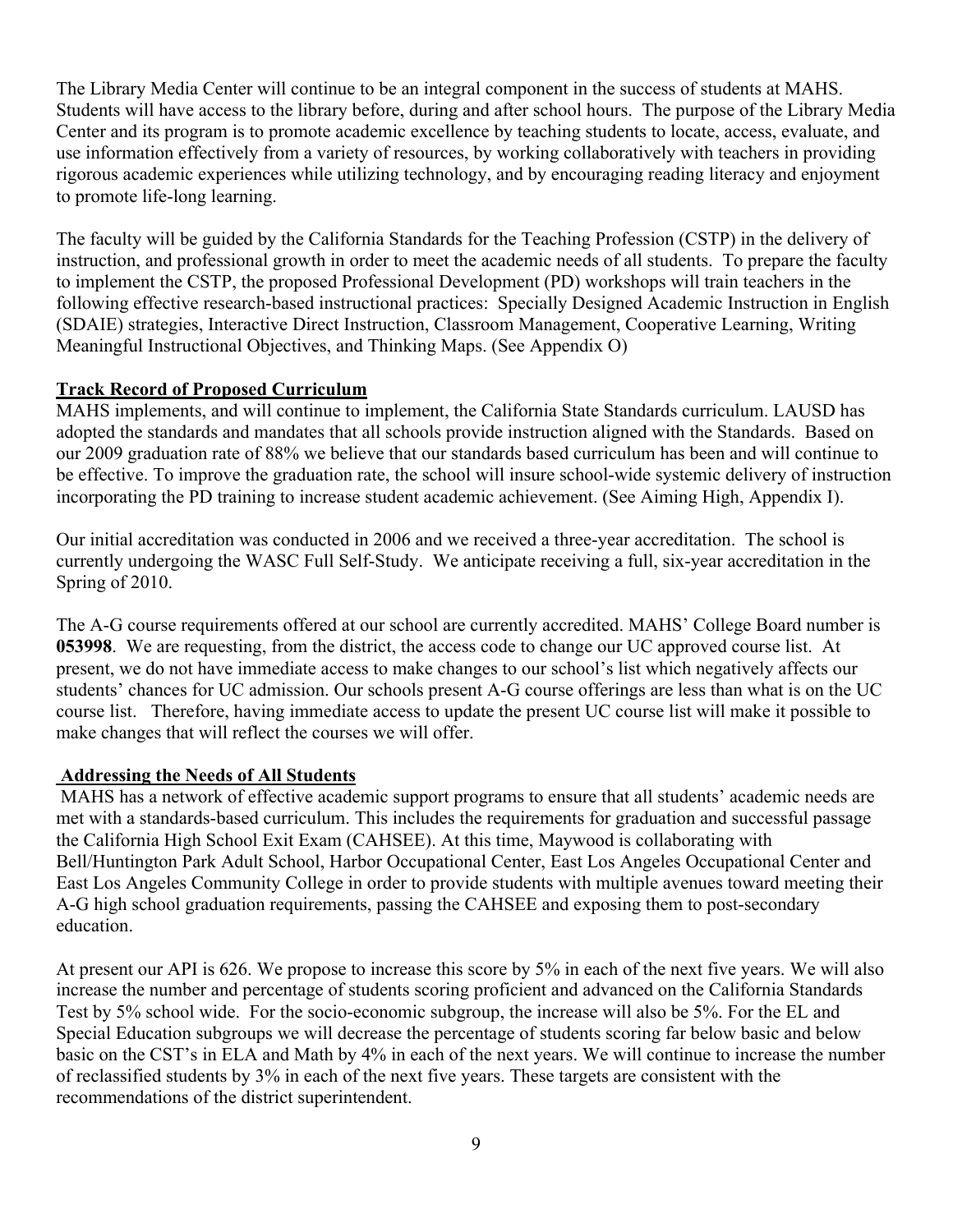MAHS will continue to conduct annual meetings to provide all students and their parents the opportunity to explore and make appropriate choices and/or changes to their Individualized Graduation Plan. The guidance counselors, college counselor and Assistant Principal of Student Counseling Services will continue to hold group meetings with all students and parents. Furthermore, at the beginning of each semester, the counselors will continue to meet with all of their students on a one-on-one basis and complete a graduation check. In this meeting, the counselor and student will review the number of credits to date and the classes they are taking, and the counselors will encourage students to attend adult school classes or Saturday classes, if necessary. A copy of this record is given to the student and a copy will be mailed home to their parents. We will use our community partners as well as our Comadres/Compadres to inform the parents of this mailing. Students with disabilities have an IEP that specifies annual individual academic and behavioral goals. The IEP's will be regularly reviewed throughout the year to meet the students' needs and will be revised as necessary to ensure their academic success.

Maywood Academy will continue to offer California High School Exit Exam (CAHSEE) preparation classes during the school day as well as after school for students who have not had success on the CAHSEE. Students who choose to work independently will have access to the Revolution Program. This is a computer based CAHSEE preparation program that allows students to access and work at their own pace. Faculty and staff have been trained to assist students' access to the program. Furthermore, Maywood Academy will be exploring the Response to Intervention and Instruction program which will supplement the general education curriculum (See Appendix Q).

Additionally, MAHS will continue to offer after-school tutoring Monday through Thursday and Saturday in the four core subjects for all students including those students with disabilities and those who are English Language Learners. Individual teachers will offer their own tutoring programs. Saturday classes are also available for students for assistance in all subjects. The Learning Center currently has and will also continue to provide intervention services during the school day to all students in general education and special education who are not at grade level for both math and English.

Teachers will collaborate to assist special education students with meeting the grade-level, standards-based curriculum. Three Special Education programs will be offered: the Resource program (3 teachers), which assists special education students in meeting the grade-level curriculum within the general education program, a special day program (3 teachers) for students with specific learning disabilities (i.e. auditory, visual, behavior, etc.) and those that require a more restrictive learning environment, and the third program will be a program for students identified with mental retardation. The special day program and the program for students with mental retardation will allow these students access to the general education curriculum. Maywood Academy High School will explore the implementation of a practical assessment exploration system (PAES) Lab. This lab will provide occupational skill training for students training for students age 18-22 who have moderate to severe disabilities (see appendix R).

SLC team members and/or all school staff members will identify students with academic and/or psycho-social needs (i.e., attendance, behavior, emotional and physical). SLC team members will initially endeavor to address the presenting problem(s) among themselves if possible. If not, they will make appropriate referrals as needed to Guidance Counselor, Psychiatric Social Worker, PSA Counselor, School Psychologist, Dean of Students, and/or Administrators.

#### **Accelerated Learning**

To encourage and support our students' future endeavors, the College Counselor will provides students with college admission, financial aid preparation and assistance. Students will receive a review of their college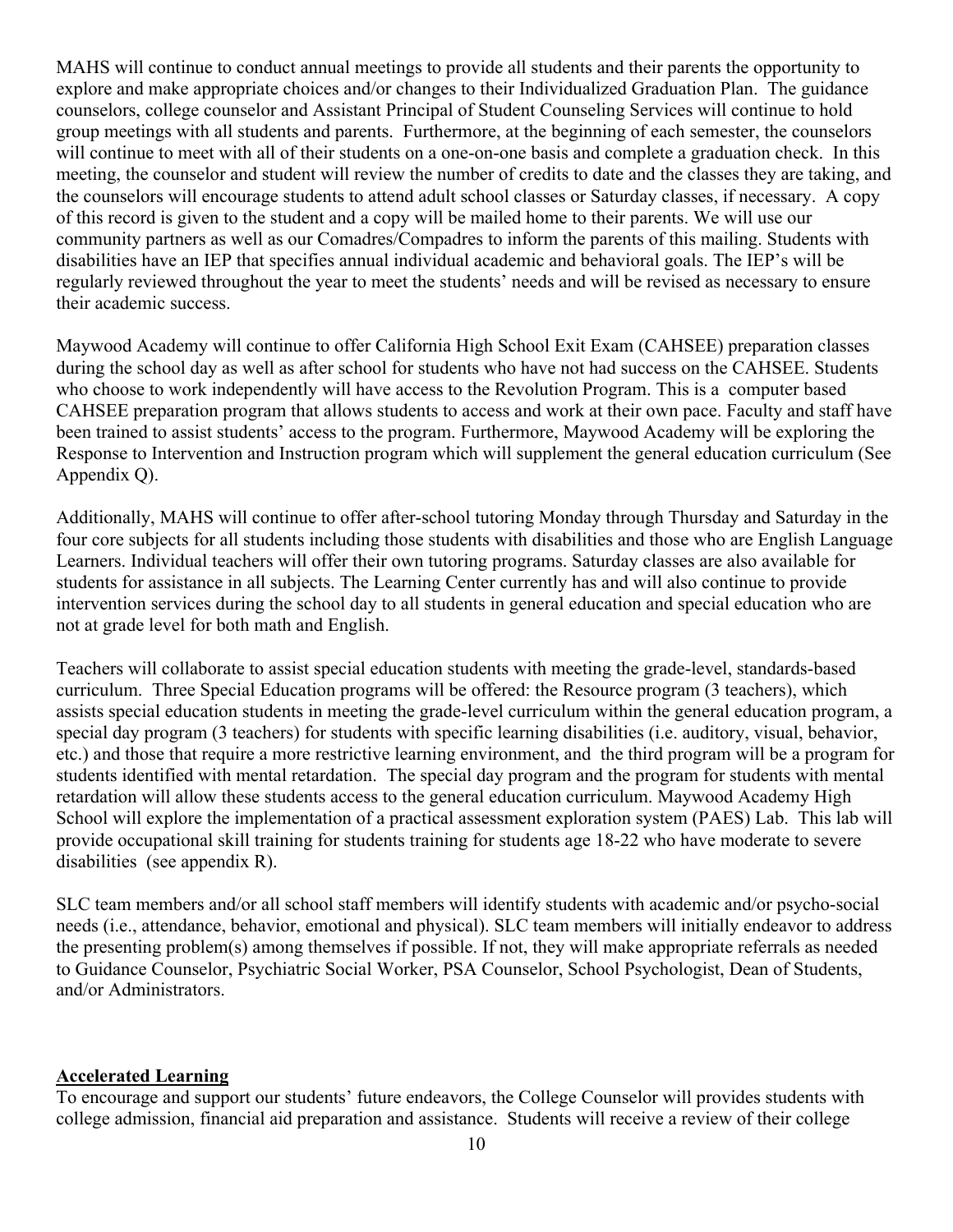admission requirements and admissions possibilities on a yearly basis. Concurrent enrollment at community colleges will also provide students the opportunity to enroll in college level courses, explore possible careers and/or begin technical training. The peer college counselors who work under the supervision of the college counselor will provide a review of student progress on the A-G college course requirements, standardized test scores, and GPA. They will also help guide students explore possible colleges which will best help them achieve their academic and career goals. To further support our gifted learners, Maywood Academy has chosen to adopt a traditional six-period schedule that will allow the implementation of additional honors and Advanced Placement courses in a variety of subjects.

Teachers will provide differentiated instruction to GATE (gifted) students to diversify and accelerate GATE student learning. Teachers will be trained on differentiation strategies for all learners via professional development. Students will be identified as GATE candidates through teacher recommendation, student and parent interview, and evaluation follow-up using test scores, academic achievement, and/or specific-area talent observed. Teachers will participate in peer lesson studies to review, create, evaluate, and improve upon the most effective instructional delivery strategies for GATE learners. These findings will be shared with the entire faculty for incorporation of the strategies in all of the 4 core subjects as well. Since MAHS is 99.3% Latino, efforts will focus on identifying students including Special Education Students of all backgrounds, particularly socio-economically disadvantaged, to place them in GATE classes. MAHS will make every effort to increase the number of students in Advance Placement (AP) classes including special education students. Faculty members will identify students in their lower level classes that have the capacity to succeed in more highly rigorous and demanding academic courses and recommend them to the counselors who will enroll them in AP classes. These efforts will serve to reinforce our commitment to fostering a campus-wide college-going culture.

We will offer honors, and AP courses to fully engage and challenge students enrolled in these courses.. They will also be provided with the opportunity to become concurrently enrolled in college courses at the local community college. This experience will provide them with an opportunity to explore specific areas of high interest for possible careers or to further develop their knowledge base and become more competitive for college admission. Teachers of honor students will be expected to attend professional development courses specifically for GATE students; those who teach AP courses will be expected to attend College Board workshops for the teaching of AP courses.

Advanced Placement courses are presently offered in English, History, Science, Math and Spanish Language. We will be adding up to six additional AP courses and up to six additional Honors courses to serve our GATE students. (See appendix S) For students who excel in the arena of AP courses will earn an AP International Diploma. (See appendix T)

Due to the implementation of the aforementioned strategies, we expect the passing rate for the CAHSEE and the percentage of students graduating and attending four-year universities to increase significantly. We also expect that the overall student achievement on the California Standardized Tests (CST) to increase with the majority of students achieving proficient or advanced standing.

#### **Instructional Strategies**

In adhering to our vision, mission and philosophy of providing a personalized rigorous standards-based curriculum, MAHS will implement the following systemic school-wide key instructional strategies: SDAIE (which includes differentiation of instruction, reinforcing literacy across the curriculum, scaffolding of instruction, backwards lesson planning, etc…), Interactive Direct Instruction (student engagement), Cooperative Learning, use of Thinking Maps ( graphic organizers that promotes organization of knowledge), and providing meaningful daily instructional objectives (addresses perceived purpose).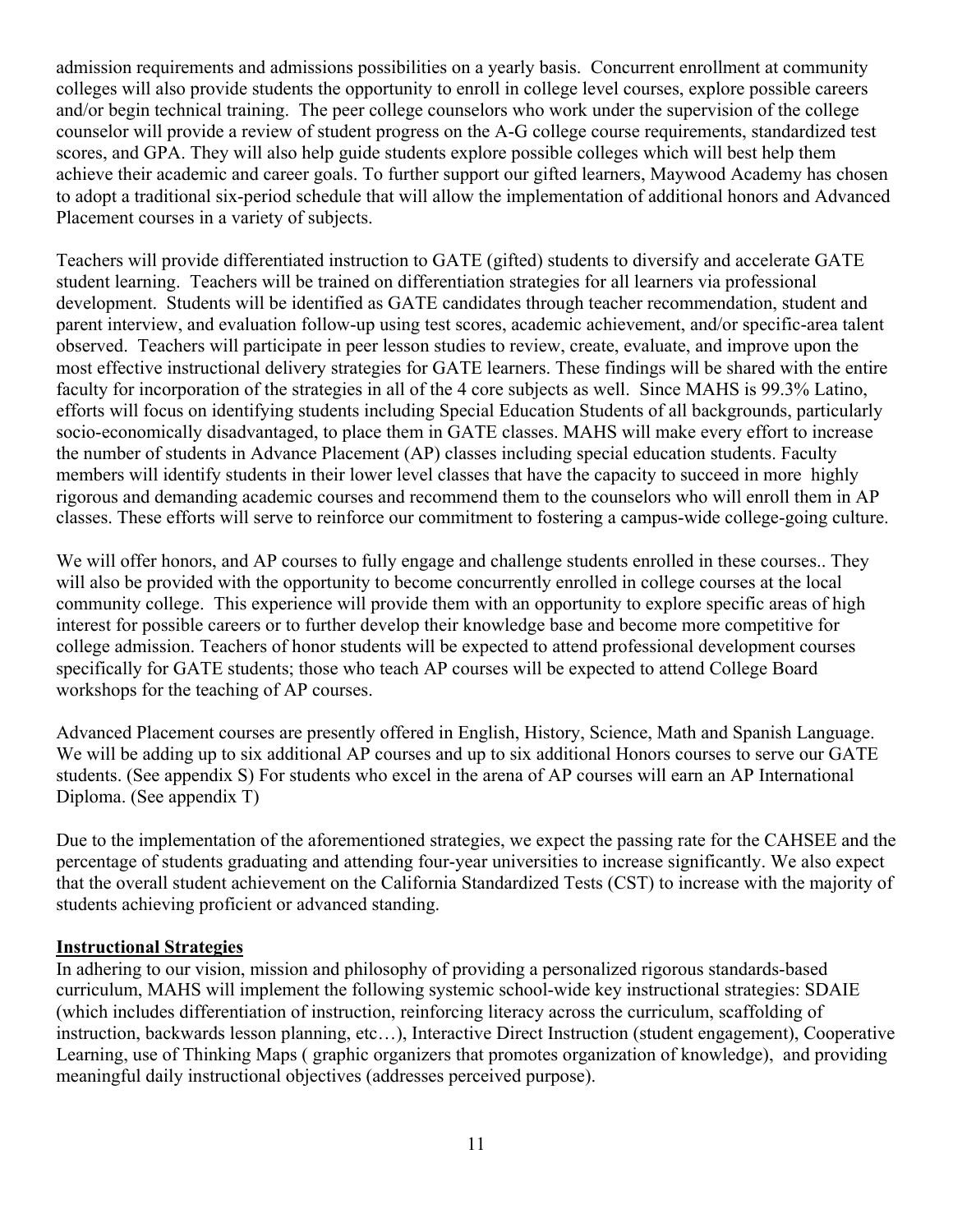The majority of our students come from non-English speaking homes. Although most are able to communicate using conversational English, their formal English fluency is superficial to substandard and hides significant gaps in their academic knowledge of English. Our task as educators is to accelerate their knowledge of Standard English (reading, writing, listening, speaking) to enable them to catch up academically with native English speaking students. Nobody is more important in this process than the teacher. However, we as educators must be trained to effectively implement instructional strategies that will address the cognitive (Content Standards) and the linguistic needs (formal and academic English) of our students to improve academic achievement.

Consequently, all certificated staff and Instructional Aides will receive training in the following to support the education plan: Specially Designed Academic Instruction in English (SDAIE), Cooperative Learning, Thinking Maps, Interactive Direct Instruction, Writing Meaningful Daily Instructional Objectives, and Classroom Management (see appendix O ). These researched-based strategies are well suited to address the needs of all of our students (regular, gifted, ELL's, SEL's and special education students). Since the majority of our student population (99.3%) is of Latino descent, teachers will incorporate culturally relevant experiences and/or examples, where appropriate, in their program of instruction in order to increase student engagement. We are confident that all of our students will benefit from the school-wide implementation of these highly effective research-based instructional strategies in every classroom.

# **3.School Culture and Climate**

### **Description of Culture**

A sense of community defines our school, both as a small school and as a school of Small Learning Communities (SLCs). The school was designed to be normed at 1215 students, which is far less than neighboring high schools which average between 4,500 - 5,000 students. MAHS's small size creates a communal feeling and utilizes a series of integrated, collaborative internal structures to address students' needs through the academic classroom-to-college/career approach, a School-Wide Positive Behavior Support Plan and Progressive Discipline Policy, athletics, leadership, after school tutoring, and extracurricular programs. (See Appendixes U, V, and W)

SLCs will provide a bridge between academics and personal growth for the students. From its inception, MAHS intentionally began with SLCs to provide students with a school structure that builds on the sense of family – with personalized, integrated instruction and opportunities to pursue thematic learning and individual growth.

An analysis of present SLCs, based on recommendations from students, parents, and faculty, resulted in identifying criteria to reorganize SLCs to improve support for students' achievement. (See Appendix X). These reorganized SLCs will represent the students' interests and increase student personalization by four core content teachers teaching the same group of students. These teachers will have the same conference period when they can meet to discuss SLC issues and concerns: students, instruction, assessment, etc. We anticipate fully functioning SLCs to incorporate the following: student academic progress, best practices, teacher professional growth needs, supports such as tutoring, intervention, guidance counseling; implementation of SLC course pathways to potential careers; parent-community communication, participation, and partnerships.

Faculty and staff approved the students' recommendation to reorganize the Small Learning Communities from four into three SLCs for the 2010-2011 school year: Sciences, Business and Technology, and Liberal Arts (see appendixes L, M, and N).

The re-organization of SLCs will include the following: establishing goals and outcomes for each SLC based on assessment data, lesson and assessment planning, building a sense of collaboration and community for students, families, and faculty-staff; devising systems of communications within and outside of the SLCs; finding community and/or themed partnerships or mentorships; and writing the new proposals for the SLCs.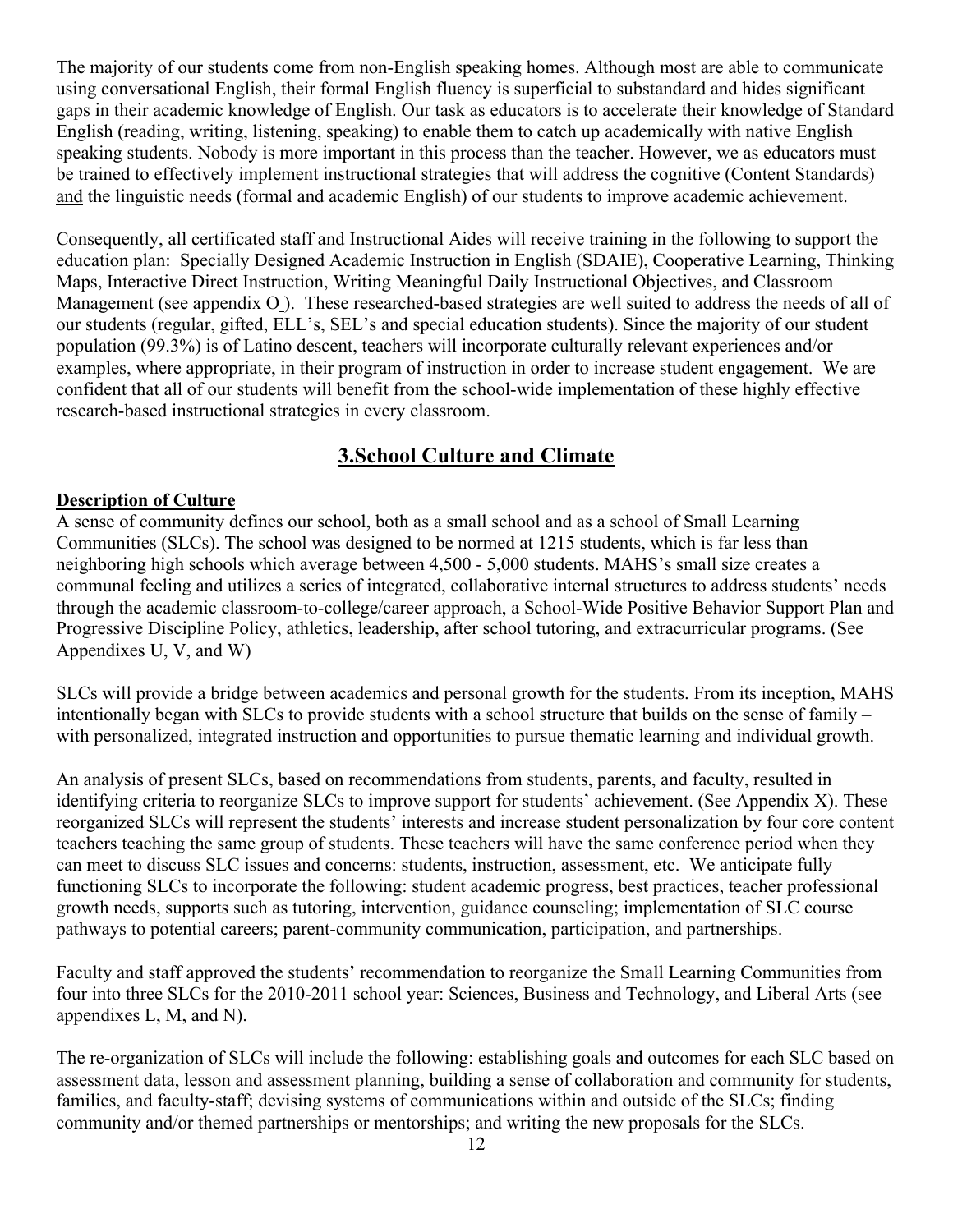#### **College and Career Readiness**

MAHS, including instructional staff and counselors (led by the college counselor) will provide various strategies to expose all students to college and career opportunities. We are dedicated to supporting all students in achieving their highest academic potential. The Counseling department will conduct annual high school/college preparedness orientation presentations in grade level assemblies: during which 4-year plans are explained, A-G requirements are emphasized, and the following publications are distributed: Life After High School, and the District's Student Handbook. The grade level promotion policy and graduation requirements are also included in the District Student Handbook. College and career pathways for general and special education students will vary depending on their SLC.

College Peer Counselors, trained and supervised by the MAHS college counselor, will individually meet with each student to discuss A-G requirements during the Fall & Spring semesters. In professional development sessions, all faculty will be informed about College and Career opportunities in summer exploration programs (California State Summer School for Mathematics and Science, I'm a Student Exploring Excellence Architecture and Engineering Program, etc.), internships (Constitutional Rights Foundation, Dept. of Water and Power, etc.). This information will enable faculty to also answer college and career questions and/or guide students towards the appropriate individual, website, and/or reference guide. With three classes of alumni, we will have a larger pool of former students who will be models and possible college liaisons to MAHS.

Each SLC will organize a Career Day with professionals addressing career possibilities in their field. College t-shirt days, college fairs, and numerous college field trips will be made part of the master calendar before the school year begins. We will continue to request representatives from nearby colleges to work with our College/Career Center. All school personnel will be open to questions from students about their college and/or career choice. We will use the Parent Center, school website, marquee, newsletters, and Connect-Ed to expand our communication with parents and the community.

To assist students with disabilities in preparing for post secondary experiences, the Department of Transition Services (DOTS) will continue to provide a variety of services for students with disabilities. DOTS will promote a college bound atmosphere by providing access to multiple college field trips each year. As a means of promoting good work habits and college/ career readiness, the DOTS program will arrange employment opportunities for students while they are still in high school. Finally, the DOTS program will assist with the delivery of transition lessons that are meant to increase work/study skills, college/career readiness, and transition skills. In addition, every student in special education will continue to be provided with an Individual Transition Plan (ITP). Within the ITP, post high school goals will be identified and a pathway towards college and/or career will be established and promoted.

In addition to the California State Standards, Maywood Academy High School will implement The College Board standards in the areas of Language Arts, Mathematics, Social Science, and Science to provide a national model of rigorous academic content standards that will be implemented school wide to vertically align curriculum, instruction, assessment and professional development. These rigorous standards provide a model set of comprehensive standards that lead to college and workplace readiness; provide teachers with tools for increasing the rigor and alignment of courses across grades and workplace readiness; assists teachers in designing lessons and classroom assessments.

#### **School Calendar/Schedule**

Our proposed school calendar is based on a traditional model, with the exception of the school year starting three weeks earlier and ending three weeks early (August 16, 2010-June 3, 2010). (See Appendix Y) The early opening of the school year will allow for more instructional time to cover curriculum. It will also allow students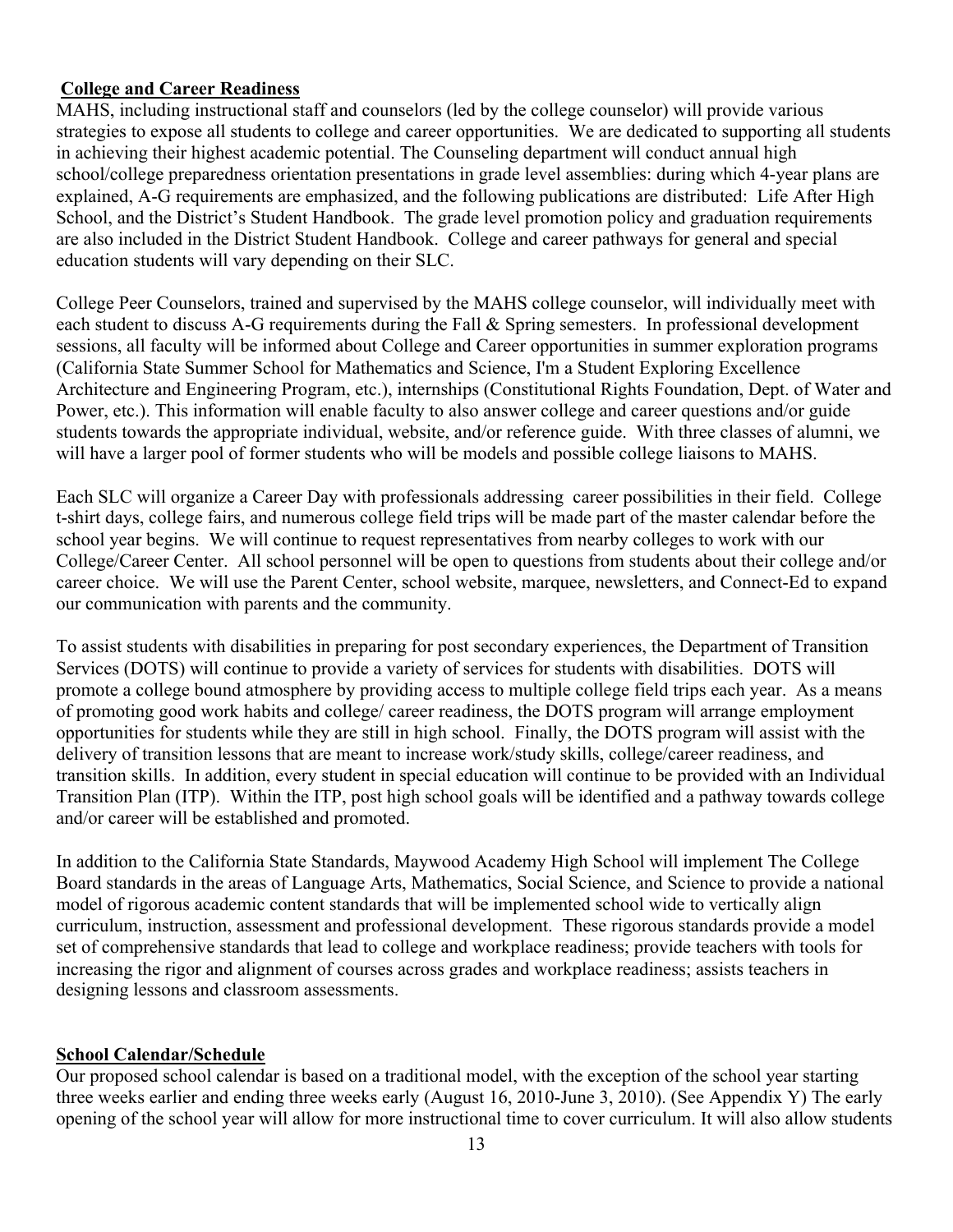to almost complete the entire school year before taking the California Standards Test, Advanced Placement exams, and college entrance exams in the Spring. The fall semester will also end before the Winter break thus eliminating the need to review and reteach lessons taught before the winter break (3 weeks) after classes resume in January.

MAHS proposes a 6-period bell schedule which will provide year-long exposure to all subject areas. (See Appendix Z) Year-long courses will allow our teachers to cover curriculum in depth and better prepare our students for end-of the year tests such as: CST's, AP tests, and periodic assessments throughout the year. This type of bell schedule will allow for more instructional time in each class. Students who suffer from attention deficit disorder and other disabilities will be better able to focus during shorter periods of instruction and benefit from daily teacher-student interaction.

The 6-period bell schedule will provide approximately 60 minutes of daily instructional time in all CORE subject areas (Language Arts, Mathematics, Science, and Social Science). In addition to core subject areas, students will be given the opportunity to take intervention classes during the school day, afterschool, and on Saturdays. We will mandate math and English intervention classes in lieu of elective classes for students who are performing far below grade level in those subjects based on assessment data. If no intervention courses are needed, students will have the opportunity to take electives within their SLC. The bell schedule will also have a positive impact on classroom size by reducing student- to- teacher ratio.

With a revised school calendar and bell schedule, staff will have more time to implement the proposed curriculum maps in year-long courses. MAHS wants to ensure that the school day will be configured to maximize student achievement. We are confident that this proposed bell schedule and school calendar will greatly benefit the diverse student population by providing more opportunities to addressing their needs.

#### **Athletic and Extracurricular Programs**

We will offer 14 Sports and 30 Teams for all students during the Fall, Winter and Spring. Students may participate in athletic teams and/or may participate in any other of our eight registered clubs and any other extracurricular activities offered. (See Appendix W)

#### **Discipline**

The foundation of discipline at Maywood Academy will be guided by the School-wide Behavior Expectations (SWBE) defined by staff and students in June of 2008. (See Appendix U) Each teacher will receive a copy of the SWBE. Teachers will review the SWBE with their students at the beginning of each school year and consistently adhere to it throughout the school year. These expectations are in alignment with the Board approved District Discipline Foundation Policy. Posters will be visible in key areas on campus (e.g., classroom, bulletin boards, etc.) for viewing and enforcement by all stakeholders. Faculty members, parents, students, and community members will also have the opportunity to be part of two groups: the Discipline Review Team, and the Discipline Committee which is a sub-committee our School Leadership Council. These committees will review data generated by the Dean's Office and the Counseling Office and proactively work on solutions to improve discipline at MAHS. (See Appendix V) The goal of these procedures is to promote a culture of collaboration and effective communication at Maywood Academy High School. With clear expectations and effective collaboration, we intend to foster a sense of safety, respect and discipline at MAHS.

The custodial staff and the supervising staff during lunch will work diligently to maintain a clean campus. However, students will be expected to participate in maintaining the campus clean by cleaning up after themselves during school hours in order to promote pride for their school. (See school-wide behavior expectations in Appendix U)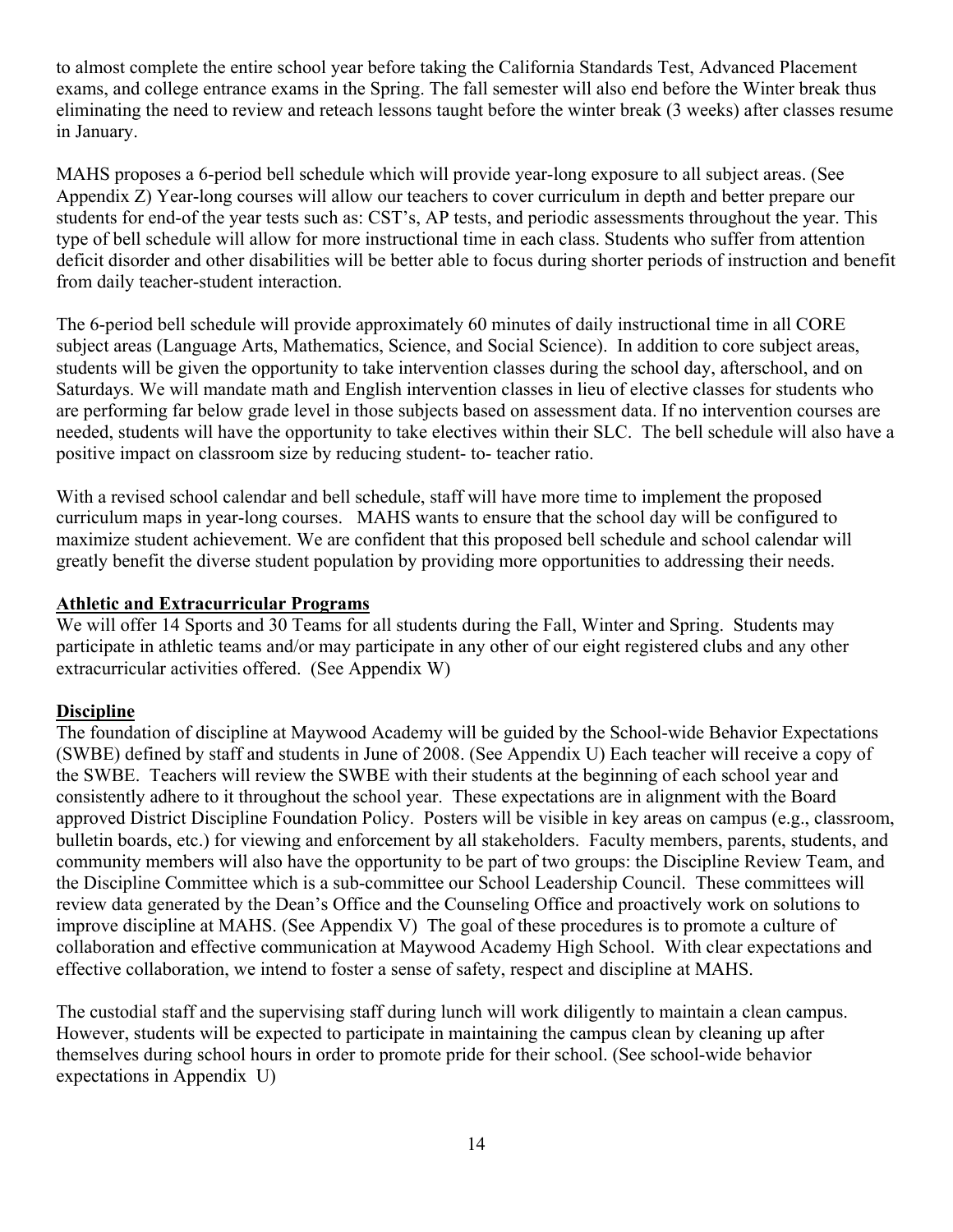#### **Health Mandates**

Chronically ill student's needs are met through school nursing services. A full time nurse is available to attend to student illnesses and injuries, dispense prescribed medication and check vaccination records. Collaboration between the school nurse and the athletic department ensures all requirements are met in order for students to participate in athletics. Students with an IEP or 504 plans, and a specific health condition may qualify for additional medical support. The district will provide nursing services to students with physical disabilities. Four School-Based Health Clinics will be available to serve students with exceptional health related issues. (See Appendix AA)

#### **Nutritional Needs**

To meet the nutritional needs of the students at MAHS, nutrition and lunch will be served on a daily basis. Nutrition will be served prior to the start of the school day and lunch will be served at lunchtime. The majority (93%) of our students qualify for free-and-reduced meals. Consequently all students will have an opportunity to receive proper nourishment on a daily basis.

# **4. Assessments and School Data**

Our accountability matrix will be refined throughout the year based on the discussions among members of the SLC's and Professional Learning Circles (PLCs) organized by departments and grade level content (see appendix for accountability matrix, Appendix BB)

#### **Student Assessment Plan**

For all standards based courses, formative assessments will take place on a daily basis to check for the students' achievement of the instructional objectives of the day's lesson.

In order to meet the needs of our student population, PLCs in each Department, will explore creating develop uniform formative and summative assessments. Departments will determine their need to use LAUSD periodic assessments or the school developed uniform assessments. Additionally, each Department will determine a schedule of administration for these assessments. (Reeves) (See Appendix- CC) The School Leadership Council will approve the use of and the scheduling of assessments proposed by the Departments and SLCs. These assessments will provide appropriate practice for the students to prepare them for the CST's

Twice a month, teachers in each SLC and Department will review and analyze formative and summative assessment data (local, district, and state) and identify strengths and weaknesses. Evidence of academic strengths will provide an indication of what we are doing well. Areas of weaknesses will provide the necessary data to drive the instructional program within SLCs and subject level classes. The disaggregated data will highlight the areas in need of improvement for students. Teachers will use this data to differentiate instruction in the classroom and refer students to other support services as needed. The review and analysis of assessment data will be used to increase academic achievement and prepare students to score at the proficient level or above on the California State Standards Test. Every three weeks this data will be shared with the School Leadership Council to drive the instructional program, make modifications to curriculum, and also drive PD in order to improve the delivery of instruction for our specific student population.

For all non-core courses, i.e., Art, Drama, Journalism, Music, etc., formative assessments will be utilized to gauge progress after each step/stage of a unit of instruction. The summative assessment will take the form of a culminating task or performance.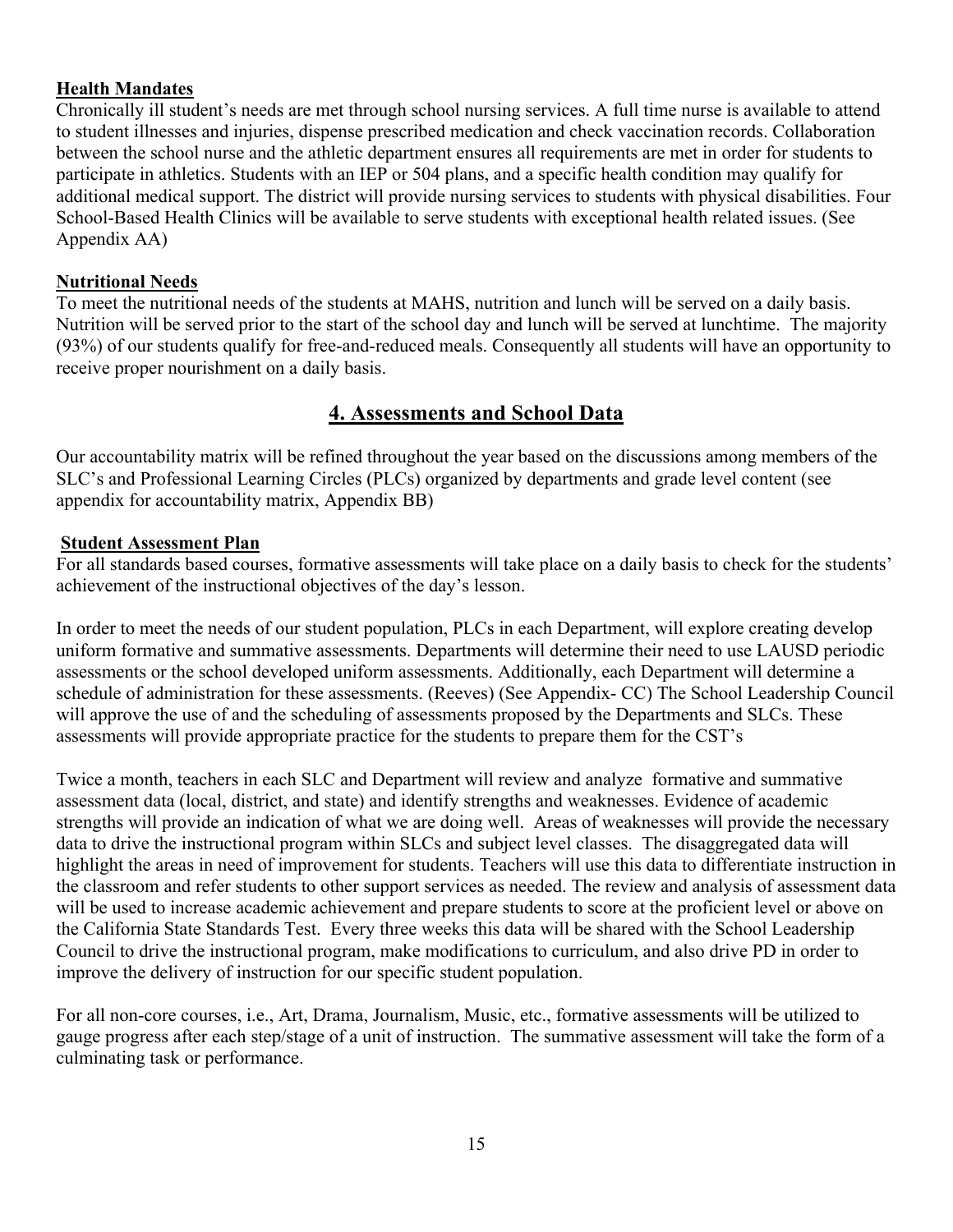# **Data Team and Instructional Team**

Every three weeks the School Leadership Team will review state, district and local assessment data, receive recommendations from SLCs and Departments to inform programmatic and instructional decisions, make adjustments to curricula, and drive PD. Parents and community members will share issues/concerns that impact the instructional program, and propose or ask for possible resolution.

### **Data Systems**

All District schools are mandated to use the District's online Welligent IEP Management System, to monitor data for the Modified Consent Decree. The Welligent data system is linked to ISIS, a District-wide student data information software program. MAHS uses and will continue to use this data system, allowing both the school and LAUSD to monitor Maywood's progress towards the 18 Outcomes of the Modified Consent Decree.

### **LAUSD School Report Card**

MAHS will utilize the LAUSD School Report Card to obtain and provide school information on demographics, personnel, and academic achievement to the school staff and the community.

### **Research and Evaluation**

MAHS, in an effort to assistance in the replication of best practices, will participate in research and/or evaluation projects in partnership with LAUSD.

### **Operational Goals and Metrics**.

MAHS will use NCLB accountabilities to measure overall progress of all students, and use LAUSD Modified Consent Decree Indicators to provide an additional measure of progress for Students with Disabilities. As an internal applicant, MAHS will follow all established LAUSD policies and procedures.

At present our API is 626. We propose to increase this score by 5% in each of the next five years. We will also increase the number and percentage of students scoring proficient and advanced on the California Standards Test by 5% school wide. For the socio-economic subgroup, the increase will also be 5%. For the EL and Special Education subgroups we will decrease the percentage of students scoring far below basic and below basic on the CST's in ELA and Math by 4% in each of the next years. We will continue to increase the number of reclassified students by 3% in each of the next five years. These targets are consistent with the recommendations of the district superintendent.

MAHS will increase its graduation rate by 2% for each of the next five years. Our present rate of attendance as of December 2009 is 96.2%, which is one of the highest in LAUSD. We will work to maintain and increase this high level of student attendance. Our parent involvement goal will be a 5% increase based on our student enrollment for each of the next five years. (Refer to Appendix BB for target/accountability matrix.)

# **5. Professional Development Program**

#### **Professional Development**

Maywood Academy High School's Professional Development (PD) Plan encompasses a comprehensive, sustained and intensive effort to improve teacher effectiveness in helping students meet and exceed rigorous state and district standards. In keeping with our student-centered vision and mission, and based upon identified needs, our PD plan targets specific areas (i.e. SDAIE, Cooperative Learning, Thinking Maps, Writing Meaningful Instructional Objectives, and Classroom Management) in order to raise student performance. A PD Committee, a sub-committee of the School Leadership Council, will coordinate the PD program based on PD evaluation feedback, and a careful analysis of assessment data provided by SLCs, departments and district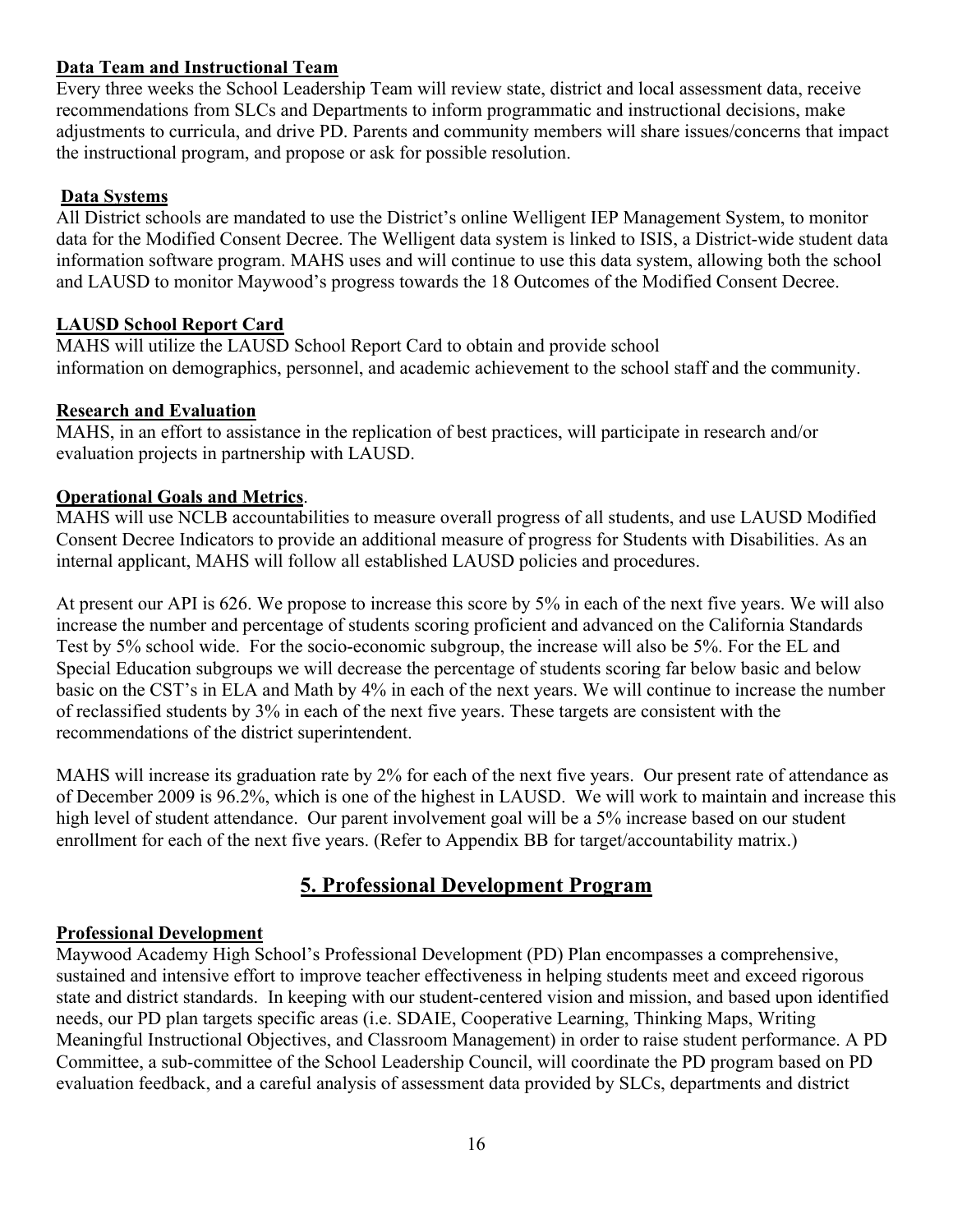periodic assessments. (Refer to Section 2, Instructional Strategies, pg. 12, 1st paragraph for the PD training rationale.)

### **Teacher Orientation**

New teacher support is of paramount importance to the academic success of our students. We will provide PD and support for our new teachers through a New Teacher Academy that will inform the teachers of the school's culture, district/local school policies, academic programs, and our student-centered teaching philosophy prior to the start of the school year. (See Appendix DD) This support will enable teachers to focus on instruction as of the first day of the school year, resulting in increased student achievement. New teachers will receive additional support through the BTSA (Beginning Teachers Support and Assessment) program offered by the district.

# **PD Calendar**

If financially possible, we will explore the possibility of a three-to-five day PD summer institute focusing on the following research-based topics including but not limited to: Specially Designed Academic Instruction in English (SDAIE) Strategies, Interactive Direct Instruction, Classroom Management, Writing Meaningful Instructional Objectives, and Thinking Maps. (see appendix EE)

The PD Plan underscores the importance of calendaring professional development time to ensure that teachers can meet at regular intervals to gauge the efficacy of implemented instructional strategies aimed at providing professional growth for the teachers and thereby contribute to increasing the academic achievement of all students.

Fourteen Tuesdays within the traditional school year calendar are allotted as shortened school days to provide PD. All fourteen of these Tuesdays (approximately 22 hours) will be used to continue, and follow up on topics addressed during the Summer Institute. This will provide eleven additional hours of site-controlled professional development as compared with a traditional school model of 11 hours total allowed under the contract. We will explore the possibility for PD during holidays and vacation time (i.e. Winter Break, Spring Break). Utilizing per diem substitutes, we anticipate releasing identified SLC and/or departmental staff to attend differentiated, collaborative PD sessions during the school day.

# **Program Evaluation**

Recognizing the need for continuous improvement with regard to meaningful, research-driven PD, a local school evaluation form will be used for all PD presentations. (See Appendix FF) The PD Committee will review the evaluation forms, in conjunction with assessment data, in order to revise PD training to meet the needs of our students and staff. Additionally, classroom visitation is recommended for all teachers to see exemplary models in action as well as share best practices. The objective of this activity is to foster a collegial learning environment that will result in an increase in student achievement while enhancing our professional dialogue.

Our goal of creating a professional collaborative learning culture is intended to enable us to provide constructive feedback amongst ourselves (faculty) in a collegial manner that will encourage and support academic excellence at MAHS.

# **6. Professional Culture**

Educators and staff will work collaboratively to make decisions to implement school wide systemic improvement in the delivery of instruction by the use of effective communication using a variety of resources both in print and electronically adhering to the collective bargaining agreement when necessary. A variety of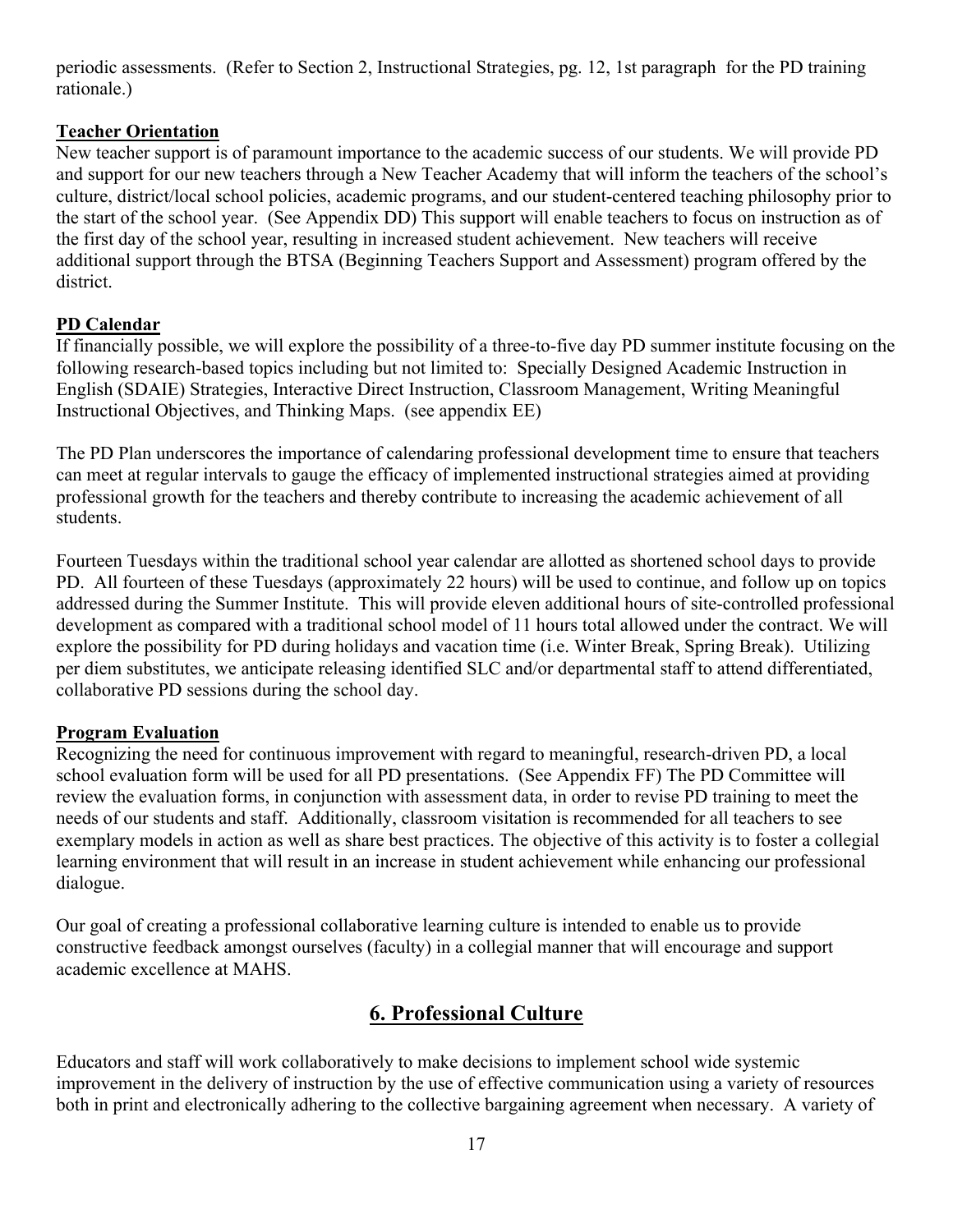committees and councils will exist to facilitate the decision-making. Faculty and staff will be active participates in the process (See Appendix GG.)

Monthly meetings will be scheduled for faculty, departments, PLCs and SLCs. Additional meetings can be called by the School Leadership Committee, based on identified needs to improve student learning. Opportunities for teacher collaboration and mentorships will also exist within PLCs and SLCs.

### **Evaluation**

 The implementation of PD training in the classroom will be our monitoring focus. We will explore a process of monthly teacher-classroom visitations involving teachers, administrators and parents to gather data on actual use of the PD strategies in the classroom. The purpose of these visits is to provide objective data to ensure the systemic school-wide implementation of PD training in order to increasing academic achievement. A specific strategy will be selected as the monitoring focus each month. A uniform report form will be developed to report the findings of the classroom visitations. When, and if necessary, this form will include a reflective question that addresses an area of improvement that will promote 100% implementation.

### **Feedback**

The faculty will be informed of the results of the monitoring data and reflective question at the monthly faculty meeting. For those teachers who need additional assistance in helping students achieve, MAHS will provide additional guidance and assistance when necessary. Support includes but will not be limited to peer-teacher mentoring, Peer Assistance Review Consulting Teachers, observing effective colleagues, workshops, and Learning Zone offerings. The administrative staff will perform the Stull evaluation of teachers during which they will provide additional and timely guidance and assistance.

# **7. Serving Specialized Populations**

#### **Specialized Instruction**

MAHS will meet the needs for all enrolled students through the implementation of several programs aimed to insure student success and equal access to the curriculum. In order to help promote student achievement students will have the opportunity to select the SLC of their choice. We will explore providing common planning time for teachers to collaborate with each other on a regular basis to plan for the students in their SLC.

#### **Students with Disabilities**

MAHS will provide a Free and Appropriate Public Education for students with disabilities through programs such as self contained classes, IEP meetings, and providing teacher with a roster of students with disabilities in their classes in order to guarantee that all students with disabilities are being serviced. MAHS will continue to train teachers in SDAIE strategies and other innovative methods to help students achieve success. Scaffolded differentiated instruction will be provided within each student's zone of proximal development (Vygotsky). Response to Intervention will also be utilized for early detection, prevention, and support for students struggling with meeting grade level standards.

#### **GATE Students**

As part of MAHS's GATE program, students will be given the opportunity to take Honors and Advanced Placement classes. Advanced Placement classes include AP English Language/literature, AP U.S. History, AP Government, AP Biology, AP Physics, AP Calculus A/B, and AP Spanish Language. MAHS also plans on expanding the AP program by switching the school over to a six period day in order to offer more AP classes. We will also offer students the opportunity to participate in the California State Summer School for Mathematics and Science at a U.C. campus. This program will help students designated gifted and talented an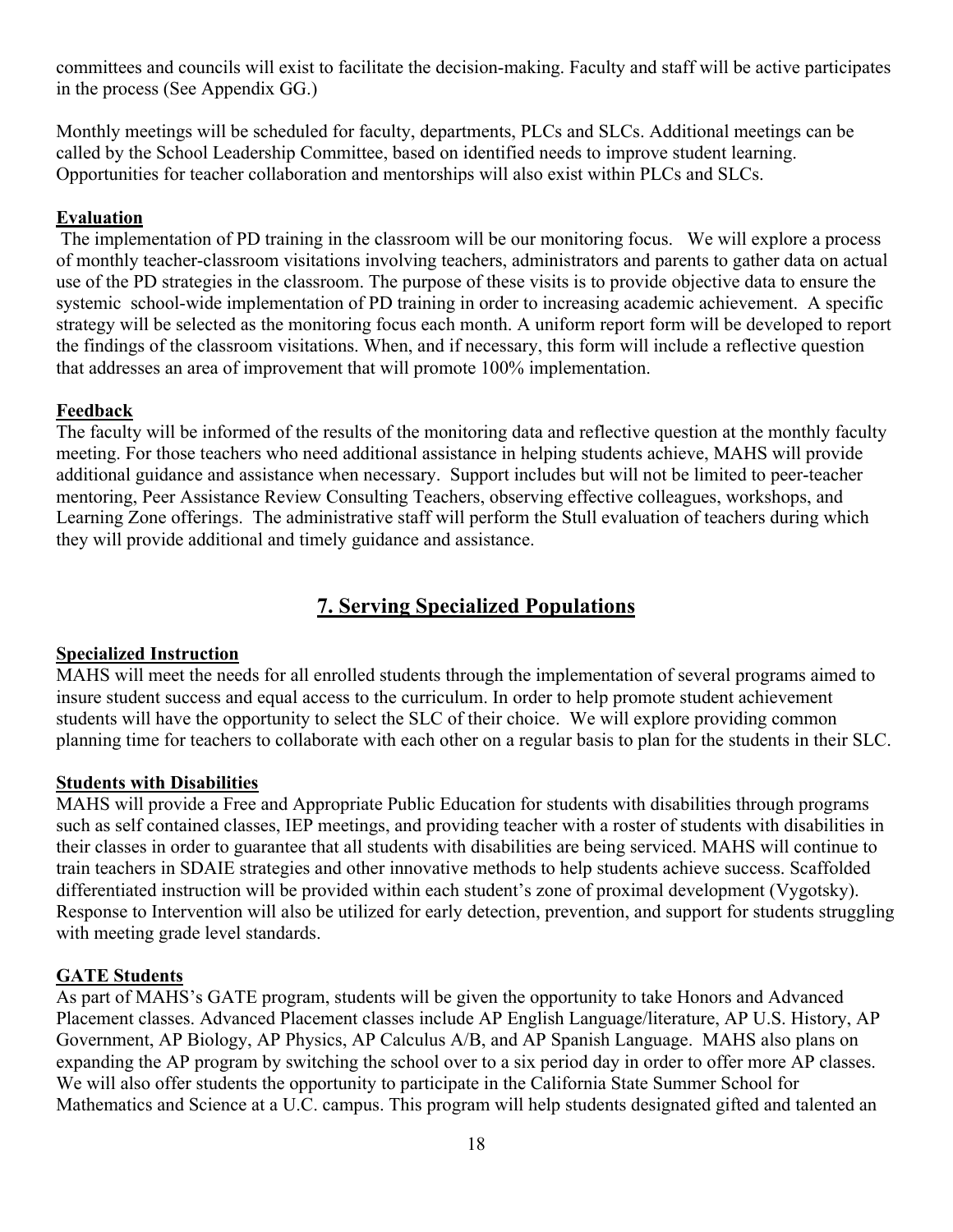opportunity to study at a four year University over the summer. Students will also be able to participate in concurrent enrollment through the LAUSD partnership with the LA community College District.

# **Special Education**

MAHS, through the use of the District's Special Education Policies and Procedures Manuel and the Modified Consent Decree, will implement and monitor the special education program. Special education assessments will be provided within the timelines and procedures outlined in the Individual's with Disabilities Education Act (IDEA). The needs of students in special education will be met in the least restrictive environment possible. They will receive specially design instruction which adapts the content, methodology, or delivery of instruction to address the unique educational needs of the child. This instructional model will provide them access to the general curriculum and prepare them to meet State and District educational standards.

 Maywood in compliance with Federal and State law will ensure that a continuum of alternative placements is available to meet the needs of children with disabilities. The continuum, in descending order from least to most restrictive, includes instruction in:

- 1. General Education Classes
- 2. Resource Specialist Program
- 3. Special Day Program Classes
- 4. Nonpublic School (dual enrollment)

### **Free Appropriate Public Education**

MAHS is committed and obligated to ensure that students with disabilities have available to them a Free Appropriate Public Education (FAPE) through the age of 22. In ensuring FAPE at Maywood, special education and related services will be provided in conformity with a student's IEP.

MAHS will provide a FAPE for eligible students with one or more of the following disabilities:

- Autism
- Mental Retardation
- Specific Learning Disabilities
- Speech or Language Impairment
- Emotionally disturbed
- Language and Speech Therapy (Can be special education or a related service.)
- Other health impairment

Maywood Academy High School will provide Extended School Year (EYS) services for all students with disabilities who have unique needs and require special education and related services in excess of the regular academic year. Such students shall have disabilities which are likely to continue indefinitely or for prolonged period, and interruption of the student's educational programming may cause regression. Extended school year services shall be limited to the services, determined by the IEP team, required to assist a student maintain the skill at risk of regression to attain the critical skills or self-sufficiency goals essential to the student's continued progress. All students who are eligible for special education and related services are considered for ESY at MAHS

# **ELL STUDENTS**

Maywood Academy High School identifies the needs of English Language Learners based on their status as reclassified or limited English proficiency students. Upon reviewing CELDT scores, CST, ELA scores, and English course marks, MAHS will better able to identity the appropriate supplemental assistance needed to assist the student. Reclassified students who are struggling in their English courses are encouraged to enroll and participate in the ELL Saturday School Program offered twice a year. The first session takes place between September and November for the duration of 6-8 meeting dates. The second session takes place between March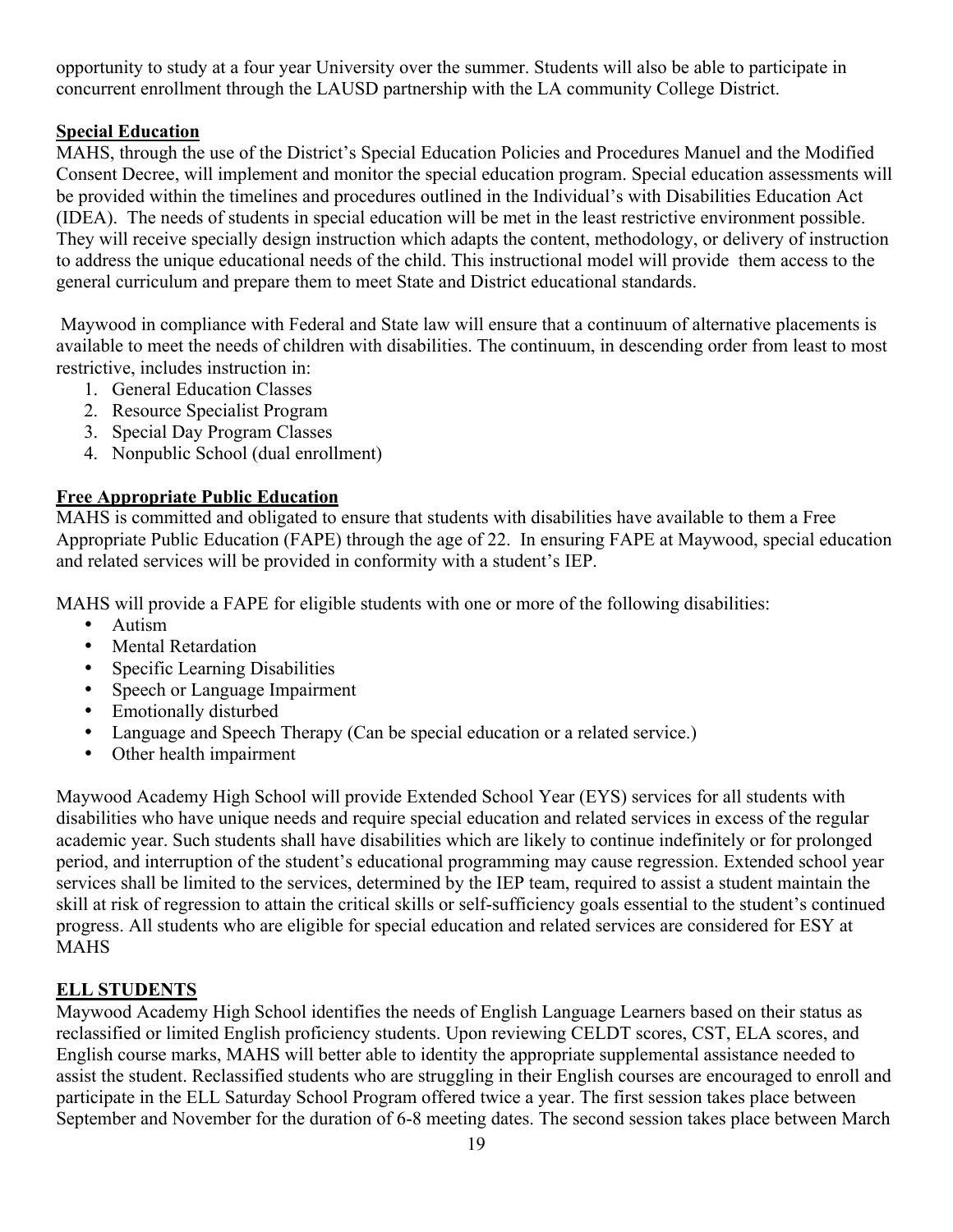and May for the duration of 11 meeting dates. Math and English classes are offered. Such classes are set to assist students in passing the CST at the proficient or Basic level in the ELA and Math portion.

All teachers in the core contents will implement SDAIE strategies for EL students. During trainings for the ELL Saturday School, teachers are offered training on utilizing SDAIE strategies for the students. The materials purchased (KAPLAN) and used are designed especially for ELL Learners. MAHS will provide English Language Skills (ELS), an intervention class, in addition to the regular English courses to better meet the needs of EL students. SDAIE-trained teachers will teach the course. The ELS classes are offered during the second semester.

#### **At-Risk Students**

MAHS anticipates having School Counselors, a School Psychologist, a Psychiatric Social Worker, and a Pupil Services and Attendance Counselor to provide supports for at-risk students by offering individual and group counseling. COST will be utilized to identify at-risk students and provide necessary interventions in order to increase student achievement. School Based Health and Human Services Professionals will be able to provide referrals to outside agencies in collaboration with Local District 6 Healthy Start Case Managers. MAHS will also explore outside partnerships that will bring outside providers to our campus through volunteer service agreements (See Appendix HH).

For students with behavior issues, MAHS will continue to utilize our Behavior Intervention Case Managers and Pro-ACT trained individuals as well as District Support Unit Behavior Specialists (See Appendix II).

MAHS will utilize Local District Crisis Intervention and Threat Assessment Team services to support and supplement school base crisis intervention teams. In addition MAHS will have access to District Nursing Services, Pupil Services and Attendance, and Bell-Cudahy Mental Health Clinic within the surrounding Local District 6 communities. Four School-Based Health Clinics will be available to serve students with exceptional health related issues.

# **8. Family and Community Engagement Strategy**

#### **Identification**

MAHS, a comprehensive four year high school in Local District 6 of the Los Angeles Unified School District, is located southeast of downtown Los Angeles and 5 miles south of East Los Angeles. MAHS serves the southeast area communities of Maywood, Bell, Huntington Park, and Cudahy.

The opening of MAHS alleviated the need for Maywood students to attend the overcrowded Bell and Huntington Park High Schools. Now, high school students who reside in the city of Maywood are able to attend their neighborhood school. The district's original plan was to open the school (then Southeast Learning Center) in the fall of 2005, with grades 9 – 11, at a newly constructed campus located in Maywood, California. Unfortunately, due to delays in construction, the campus at 6125 Pine Avenue was not ready and instead, MAHS opened in at a temporary location in South Gate, with 550 ninth and tenth grade students.

In September 2006, the newly re-named Maywood Academy High School (MAHS) opened at its permanent location and on October 4, 2006, the norm day population was 1121 total students: 695 ninth graders, 314 tenth graders, and 112 eleventh grade students. In September 2007, MAHS surpassed its capacity of approximately 1215 ninth through twelfth grade students, on a traditional school calendar year. The school was not assigned geographic boundaries because the site does not contain football, track and field, or tennis facilities. It has an "enrollment by application" policy. Any student living within a one mile radius of the campus was and will continue to be eligible to apply to attend MAHS. We accept approximately 300 ninth grade students annually. In June 2008, Maywood Academy had its first graduating class with a graduation rate of 95%.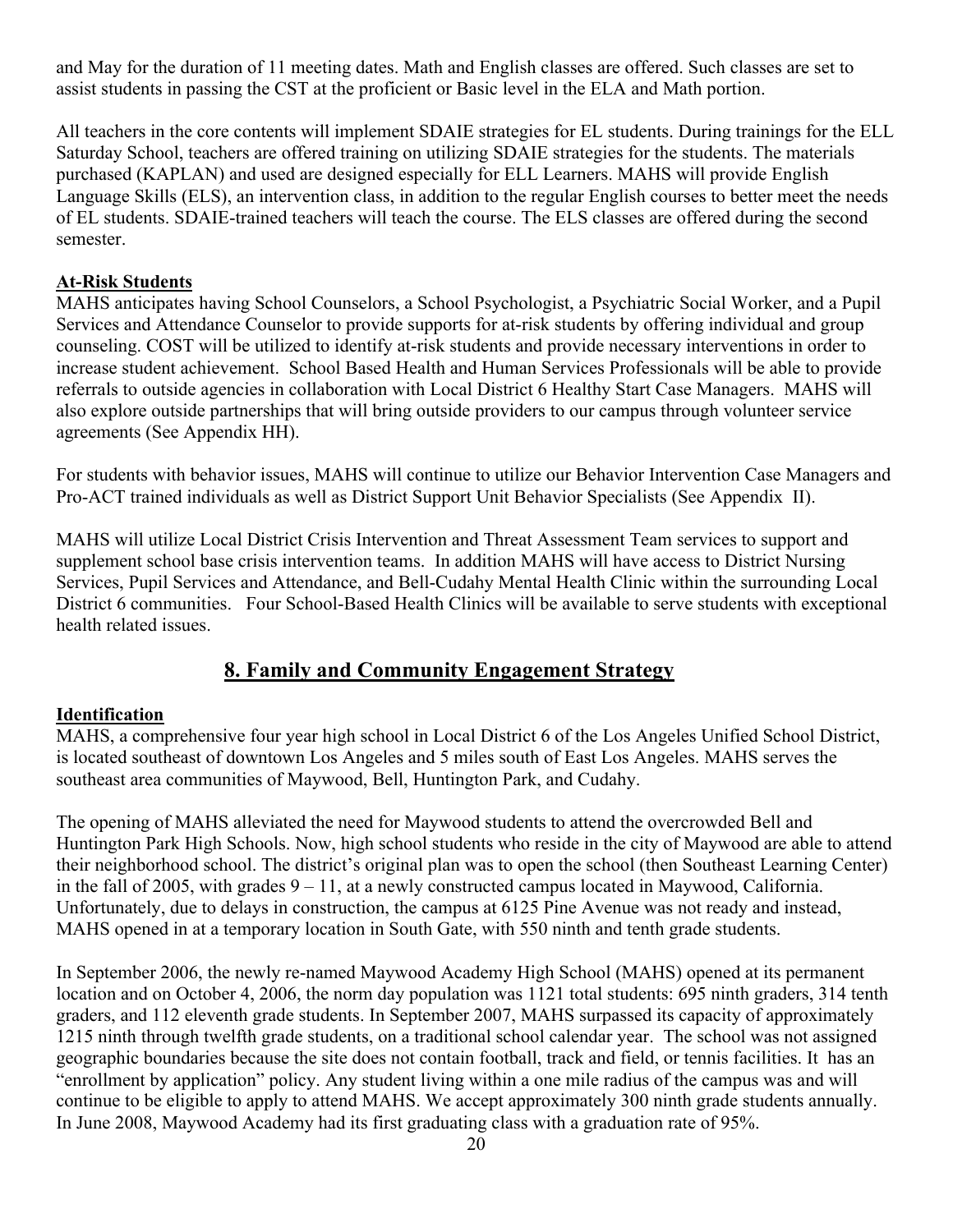Students' income backgrounds range from low to medium-low income. MAHS receives Title I funds due to the school having 93% of the students participating in the federal school meal program. MAHS will continue to serve a student population made up of 99.3% Hispanic/Latino & 0.7% Other (Filipino, Alaskan, Caucasian, Pacific Islander, and African American) which is reflective of our local community (see appendix JJ). MAHS will meet the needs of the community by offering a quality education to the students, and educational opportunities for the parents and the community to increase upward mobility.

#### **Family and Community Engagement**

In adhering to our school mission, MAHS conducted student and parent surveys that indicate genuine interest and support for MAHS from the community. We also have letters of support from community organizations and businesses, and 70%- 80% of faculty/staff contributed information for writing this proposal. (See Appendixes KK-LL) Parent and community representatives will serve on the School Leadership Council.

In adhering to our school mission, MAHS recognizes the importance of parental participation and involvement in their children's education and local school. Many of our students' parents are non-English speaking which makes communication difficult. In order to expand our outreach efforts to inform parents and encourage increased participation, MAHS will continue to use the following traditional methods of bilingual schoolhome/community communication: letters/fliers, the school website (www.maywoodacademy.org), the district's ConnectEd phone tree, the school marquee, new student and graduation requirement orientation meetings, visits to feeder middle schools by counseling staff, monthly school newsletters, and Parent Center Community Representative.

A strategic plan involving the Parent Center and Parent Compacts to increase parental involvement and volunteerism will be set in place. The use of bilingual interpreters/translators will be an integral part of this plan. Parent compacts will used to inform parents of their role in the education of their children. We will utilize the existing Parent Center and the community representative to expand our outreach efforts to inform parents and encourage increased participation: partnering with local churches, city parks and recreation, and City Hall to publicize school activities and the need for active parent participation, offering a parenting program offered by the Parent Institute for Quality Education (PIQE), forming a Compadres/Comadres de MAHS neighborhood program similar to the Neighborhood Watch Program. We will train Compadres/Comadres parent leaders who will be the school community liaisons in their neighborhood to provide information to parents face to face, and promote increased parent involvement and volunteerism at the school.

#### **Key Community Partnerships**

MAHS has been very active in seeking out community partnership to provide services for students and their families and will continue to do so. Among those existing are the following: Southeast Cities Schools Coalition (SCSC) which will provide financial and community support to provide services and programs to parents and students (see Appendix KK), East Los Angeles Community (ELAC) and Trade Tech Community Colleges which provides academic support in terms of course offerings for students, Huntington Park-Bell Community Adult School which provides academic support and elective courses based on student need and interest as well as programs for parents and community members for GED, Citizenship, English Language, etc. (see appendix LL), Maywood Cesar Chavez Public Library, which offers supplemental academic support when school is not in session. Community service opportunities for students: the student-to-student tutoring program at Nueva Vista Magnet Elementary School, and the American Red Cross with our semi-annual blood drives to encourage civic responsibility. Business partnerships with Boulevard Burgers, a local business, which provides coupons and certificates as incentives to promote school attendance , and the Maywood-Bell Safety Collaborative (school officials, local law enforcement, school police, local government officials and concerned community members) which continually updates school officials on safety concerns in the community to promote a safe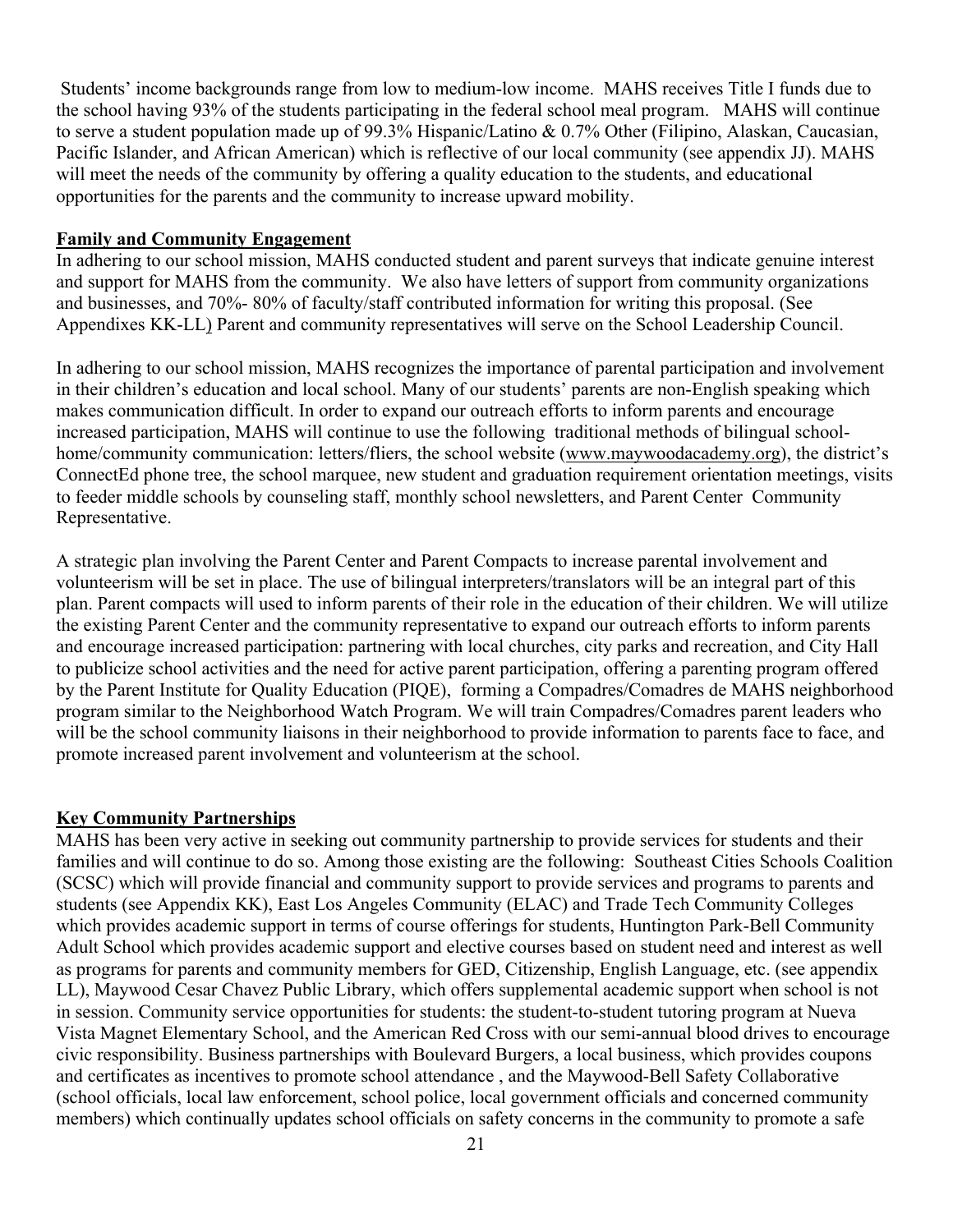community and a successful learning environment. In our efforts to encourage greater community engagement, for the purpose of promoting academic achievement, we will explore the following future partnerships: the Los Angeles Unified Occupational Center, Los Angeles County Hospital, the Aquarium of the Pacific, the Maywood Convalescent Home, and the Getty Center.

# **9. Governance**

### **School and Advisory Organizational Charts**

MAHS has elected to employ the Expanded School Based Management Model (ESBMM), a new governance model, as its governance structure (See Appendix MM). We will file for waivers to the LAUSD/UTLA contract and other bargaining unit contracts as needed. Central to the ESBMM structure are the following:

- Greater control over its financial resources
- Site committee control over the hiring of administrative, certificated, and classified employees, with no must-place placements
- Control over curriculum and assessment
- Control over professional development
- All areas covered by the current Shared Decision Making Council

The School Leadership Council will be responsible for collaborative decision making in the five aforementioned areas. It will be comprised of both site-based and community-based members. Seats will be allotted as follows:

| Site-Based       | Community       |  |
|------------------|-----------------|--|
| Certificated*    | <b>Students</b> |  |
| Classified       | Parents         |  |
| Administration 1 | Community** $1$ |  |

\*1 teacher seat must be allotted to UTLA Chair or designee

\*\*Reserved for Southeast Cities Schools Coalition (per partnership agreement)

# **Decision Making Committees and Councils**

The chairpersons or a designee of the two decision-making councils will be required to attend the meetings for both councils to provide input on categorical funds and to coordinate the most efficient use of school funds. To increase participation and diversity amongst the councils, during the initial nomination period for the Leadership Council, individuals, with the exception of the Principal and UTLA Chair, may only apply to serve on one of the two councils. If there are vacant seats after the election, any member of a respective group may nominate him or herself to fill the vacancy.

- School Site Council composed of 4 Teachers, 1 Other Staff Member, Principal, 3 Students, 3 Parents and/or Community members-is the decision-making council for Consolidated Application programs operated at the school to improve student achievement. The English Learner Advisory Council and Compensatory Education Advisory Council will continue to function under the supervision of the School Site Council.
- School Leadership Council composed of 4 Certificated, 1 Administrator, 2 Classified, 3 Parents, 3 Students, 1 Community (dedicated to SCSC)-is the decision making council that will oversee the subcommittees that will address the following areas:
	- 1. Discipline/Safety
	- 2. Professional Development
	- 3. School Calendar/Activities
	- 4. Fiscal Responsibility
	- 5. Equipment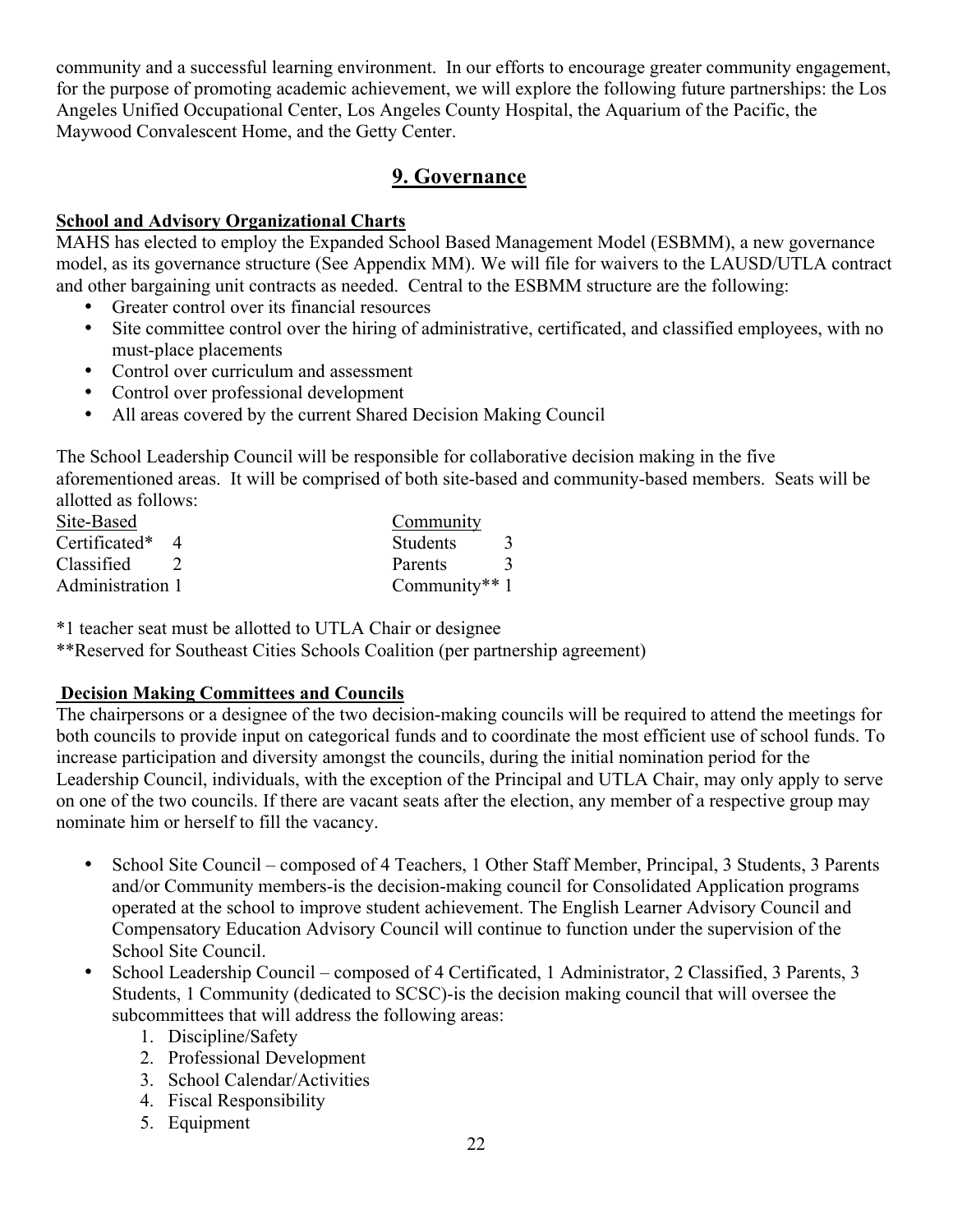6. Curriculum/Instruction

The School Site Council determines the use of categorical funds, which are supplemental. The Leadership Council determines the use of the school's general funds.

# **10. School Leadership and Staffing Plans**

#### **Leadership Team Capacity**

All of the 19 individuals who participated in the writing of this proposal are fully credentialed teachers by the State of California, except for the School Administrative Assistant, and collectively have substantial teaching experience. The majority of these individuals came from neighboring schools with similar student demographics. Four of the individuals have been staff members at MAHS since its opening in September of 2005. Ten of the individuals have a Masters Degree. Two of the guidance counselors have served in administrative assignments. The AP/GATE Coordinator is the recipient of the 2009 National Teacher Award from the Hispanic Heritage Foundation and Staples Foundation for Learning. Three of the individuals are or have been Beginning Teacher Support and Assessment (BTSA) support providers. Two of the above individuals have been SLC Lead Teachers (See Appendix NN).

### **Staffing Model**

The staffing model is directly aligned with the LAUSD Collective Bargaining Agreements. Our plan is to follow the guidelines provided by the district to ensure fairness and equity in our staffing. The LAUSD studentto-teacher ratio is 34:1 for 9th and 10th and 43:1 for 11th and 12th. At MAHS, it is our goal to lower class size in order to increase student achievement by offering a more personalized educational experience. Academic classes at MAHS will be kept as small as financially possible with a target student-to-teacher ratio of 30:1. Our proposed six period bell schedule is one option that will reduce class size. We are committed to exploring all available options for continuing to lower class size, and exploring the possibility of having administrators and coordinators teach one class. In addition, MAHS will provide the following resources in order to increase student achievement: Guidance Counselors, College Counselor, Teacher Librarian, Dean, and an administrative team. Based on an anticipated student enrollment of 1300 the school will be entitled to 40 normed teachers, six special education teachers, six special education assistants, three counselors, one principal, two assistant principals, librarian, and one additional non-classroom position. A list of all faculty and staff members can be found in Appendix PP.

We anticipate continuing our services in Special Education with three Special Day Program Teachers, three Resource Specialists, and one Mild-to-Moderate Teacher for the self-contained Mentally Retarded-Moderate/Severe class to be added in the 2010-2011 academic school year. Additional staff will include Special Ed. Assistants, one school psychologist, and a part-time Modified Consent Decree (MCD) clerk, who is scheduled to be trained as a Special Education Interpreter. This staff position is important because it provides a trained interpreter/translator for IEP meetings and documents.

#### **Compensation**

The school will follow the district compensation/benefit as outlined in the benefits section of the individual LAUSD Bargaining Unit Agreements. (See Appendix PP).

#### **School Leadership**

Maywood Academy High School shall adhere to hours, duties, and work year, transfers, reduction in force, reinstatements and salaries described in UTLA-LAUSD and AALA-LAUSD Collective Bargaining Agreement.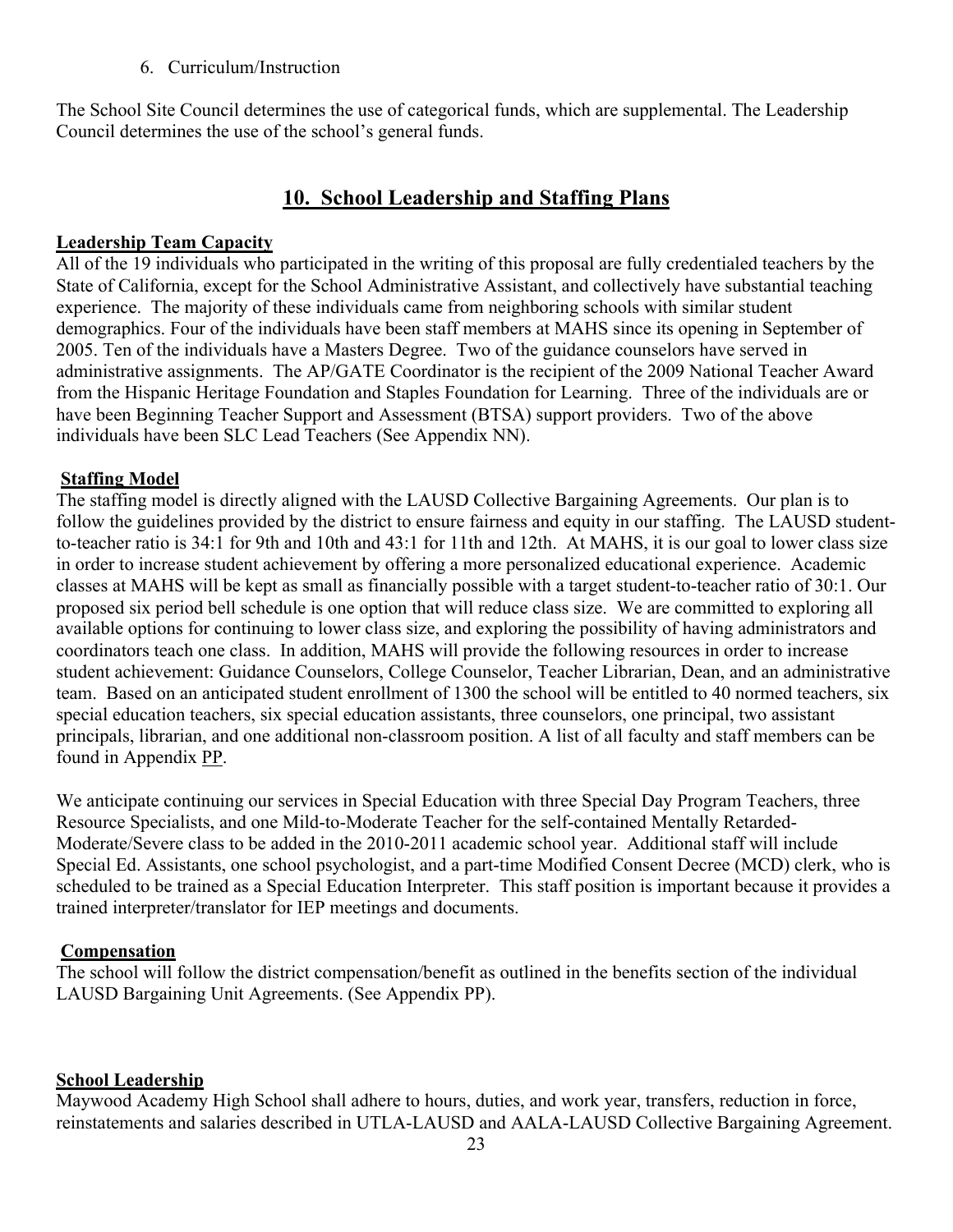The staff retains the right to waive contractual items as necessary to carry out the vision and mission of the academic plan. Leaders for the proposed school would ideally be:

- bilingual English/Spanish speakers
- experienced working with an English Learner population and curriculum
- experienced working with an urban-city student population
- experienced in community relations, such as finding and obtaining outside resources, i.e., establishing partnerships with community organizations, etc.
- strong, flexible, and proactive leaders able to motivate others and develop morale
- have strong people skills
- receptive to Maywood Academy High School's mission, vision, and philosophy

We propose that the administrative team actively demonstrate instructional leadership. The School Leadership Council is proposing the creation of a new position, an Operations Officer, who will relieve the Administrative Team of operational responsibilities that do not require an administrative credential (i.e. handling of equipment, distribution of keys, student attendance, accounts payable and receivable, technology, supplies, etc.). to enable the administrative team to spend more time engaged in instructional leadership activities, i.e., classroom visitations to provide instructional support and promoting a collaborative relationship between administrators and teachers that will promote student academic achievement.(Lashway)

The Hiring Committee will be established by the School Leadership Council and will consist of eight members.

There will be a Hiring Committee appointed by the School Leadership Council, which will be charged with interviewing candidates for administrative, certificated, and classified positions at MAHS. After interviewing such candidates, the Hiring Committee will make recommendations to the School Leadership Council for the hiring of new employees. If any vacancies occur in the administrative team before the end of the school year or thereafter, the hiring committee will begin a search for candidates to interview as soon as the vacancy is known in order to be fully staffed by the beginning of the 2010-2011 school year.

The Hiring Committee will have eight seats and when hiring for a **certificated** position will be constituted as follows:

- The Principal and the UTLA Chapter Chair will serve as co-Chairs;
- One parent of a student at MAHS;
- One classified employee;
- Three teachers from the department in which the position is open;
- The Small Learning Community (SLC) Lead teacher from the SLC in which the position is open.

The Hiring Committee will have eight seats and when hiring for a **classified** position will be constituted as follows:

- The Principal and the UTLA Chapter Chair will serve as co-Chairs;
- One parent of a student at MAHS:
- Three classified employees, one from the area in which the position is open;
- Two teachers.

When hiring for an **administrative** position, the Hiring Committee will have eight seats and will be constituted as follows:

- An administrator and the UTLA Chapter Chair will serve as co-Chairs;
- One parent of a student at MAHS;
- One classified employee;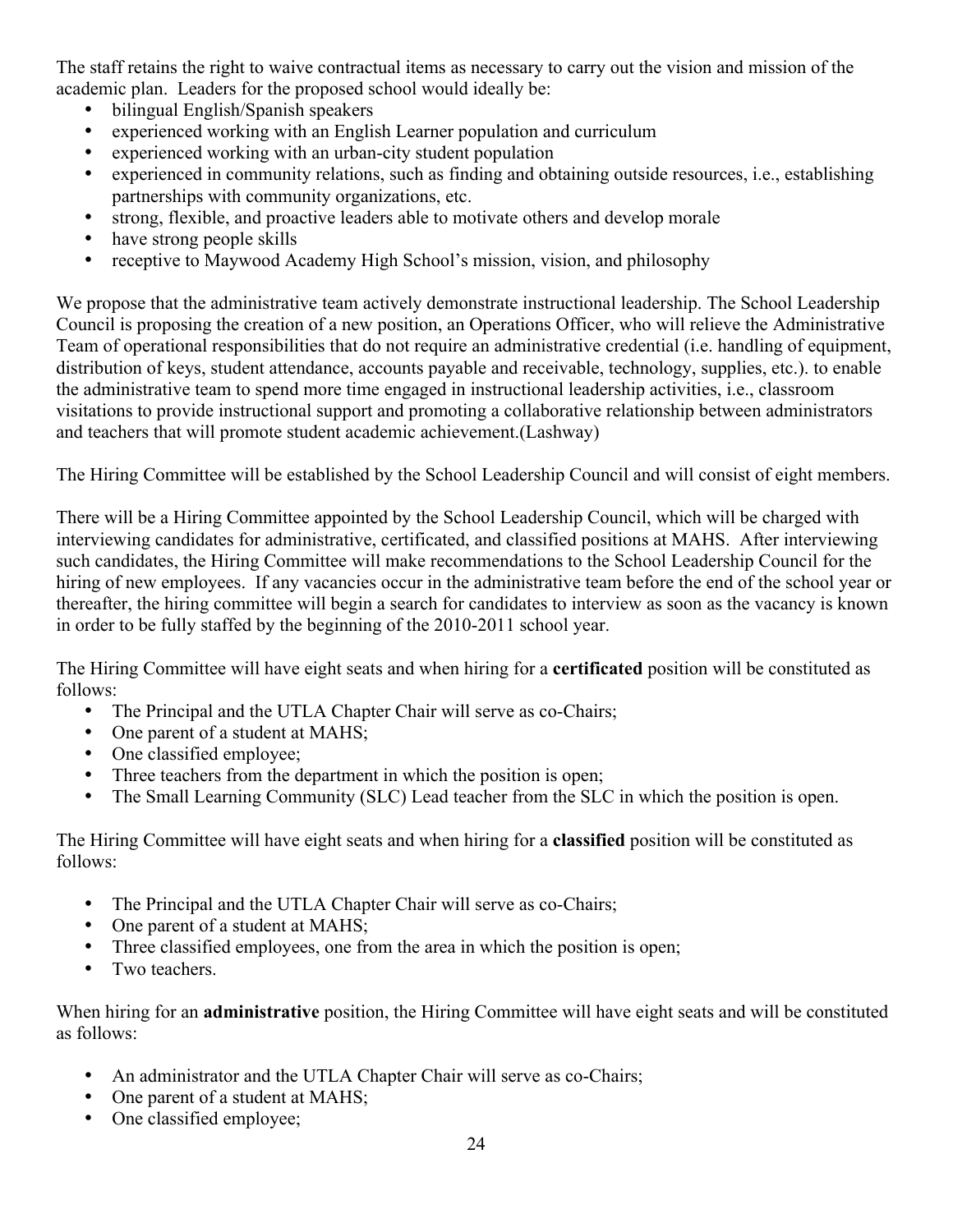- Three teachers;
- Three certificated faculty who have leadership positions within the school, such as SLC lead teachers or department chairs.

# **Leadership Team beyond the Administrative Team**

The leadership positions beyond the administrative team are as follows: master teachers, Special Education/Title I/English Learner Coordinators, SLC Lead Teachers, Operations Officer, Teacher Librarian, classified staff, Guidance Counselors, Dean, Department Chairs, School Administrative Assistant, and Operations Manager, a position that we propose to create for the 2010-2011 academic year and beyond. .

The plans for recruiting candidates and a timeline and criteria for hiring would be based on LAUSD staff selection procedures and guidelines as per the Human Resources Branch of LAUSD.

An ideal Assistant Principal is a person who is supportive of the Principal's general philosophy, yet an independent thinker willing and able to offer differing ideas.

# **Recruitment of Teaching Staff**

Our goal is to continue to provide to the students of Maywood Academy the best possible teachers. We shall utilize the Human Resources Branch as a resource for the recruitment of qualified individuals to provide instruction. We shall adhere to hours, duties, and work year, transfers, reduction in force, reinstatements and salaries described in UTLA-LAUSD Collective Bargaining Agreement. However, the staff retains the right to waive contractual items as necessary to carry out the vision and mission of the academic plan. Candidates should be fully-credentialed in their subject area in order to comply with the NCLB standards for highly qualified teachers. They must also possess a Cross Cultural Language and Academic Development (CLAD) certificate in order to teach our predominately non-English proficient student population. Additionally newly hired teachers should have knowledge and skill in culturally relevant and responsive pedagogy and be receptive to our student-centered vision, mission approach to instruction. Our teachers should be lifelong learners who are willing to seek opportunities for professional growth by attending professional development workshops. Candidates should also have full knowledge of the educational approaches for our students with special needs. Preference may be given to those content area certificated people who have additional training in serving students with special needs.

We will strive to maintain a balance of one new teacher for every two veteran teachers (those with five or more years of experience). Historically, MAHS has maintained a very high teacher-retention rate (approximately 2-5 vacancies per year) since its inception in 2005. For the 2009-2010 academic school year, there was only one vacancy due to retirement.

# **11. Operations**

As an internal partner, Maywood Academy High School will continue to use all existing LAUSD operational services provided at the school site and follow Collective Bargaining Agreements.

# **12. Finance**

MAHS will receive non-site-controlled funding via LAUSD budget process. We will continue to utilize LAUSD non-site controlled funding allocation. The educational plan for improving student achievement will be the primary focus for the budget deliberations for which the school has responsibility for determining, i.e., budget for categorical funds. The plan proposes that the administrative team devote more time to instructional leadership activities. We propose creating a classified position to assume some of the operational functions